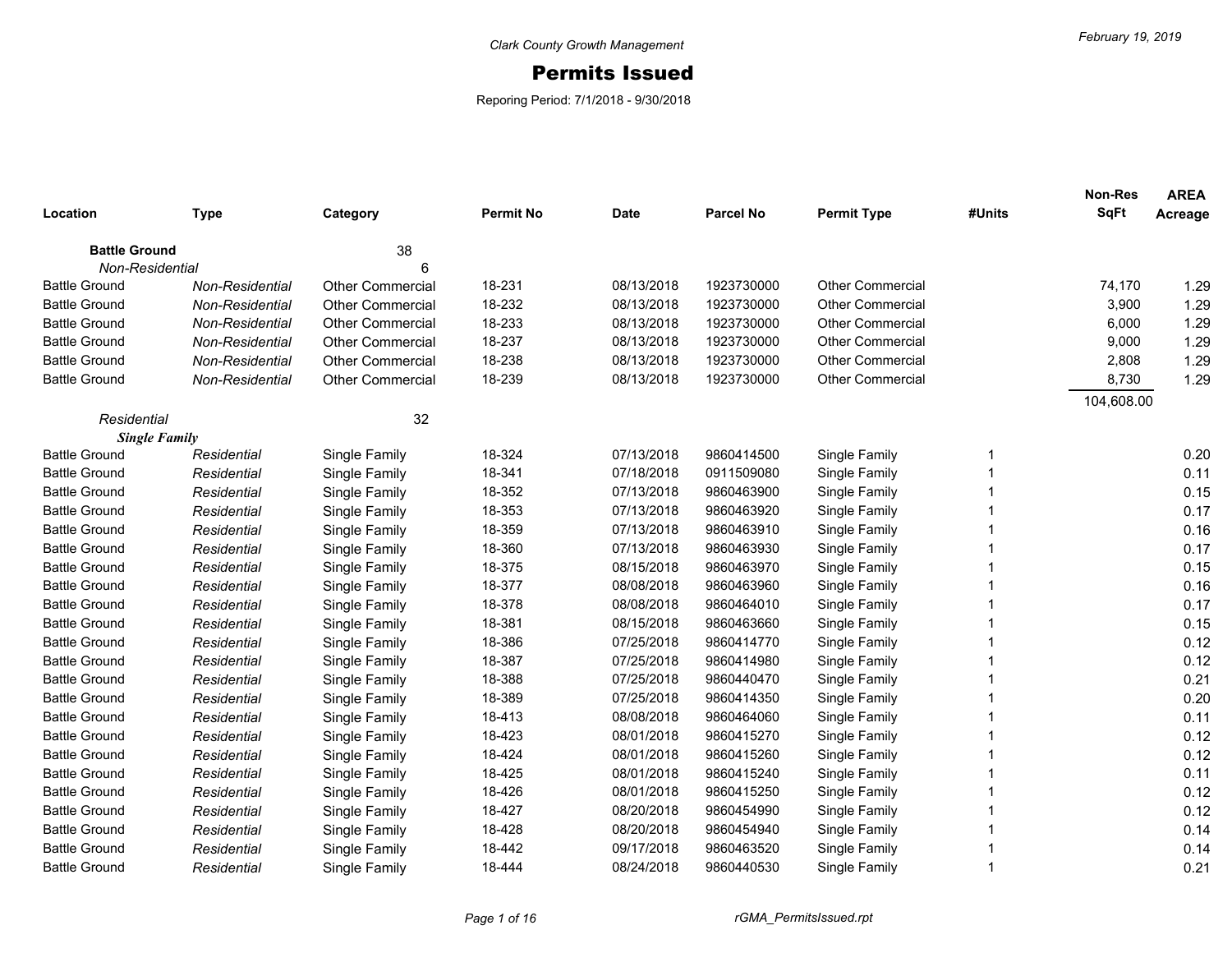| <b>Location</b>                                                 | <b>Type</b> | Category            | <b>Permit No</b> | <b>Date</b> | <b>Parcel No</b> | <b>Permit Type</b>             | #Units | <b>Non-Res</b><br><b>SqFt</b> | <b>AREA</b><br>Acreage |
|-----------------------------------------------------------------|-------------|---------------------|------------------|-------------|------------------|--------------------------------|--------|-------------------------------|------------------------|
| <b>Battle Ground</b>                                            |             | 38                  |                  |             |                  |                                |        |                               |                        |
| Residential                                                     |             | 32                  |                  |             |                  |                                |        |                               |                        |
| <b>Single Family</b>                                            |             |                     |                  |             |                  |                                |        |                               |                        |
| <b>Battle Ground</b>                                            | Residential | Single Family       | 18-450           | 08/22/2018  | 9860414040       | Single Family                  |        |                               | 0.21                   |
| <b>Battle Ground</b>                                            | Residential | Single Family       | 18-456           | 08/27/2018  | 0910511900       | Single Family                  |        |                               | 0.23                   |
| <b>Battle Ground</b>                                            | Residential | Single Family       | 18-481           | 09/14/2018  | 9860440450       | Single Family                  |        |                               | 0.25                   |
| <b>Battle Ground</b>                                            | Residential | Single Family       | 18-485           | 09/04/2018  | 9860463660       | Single Family                  |        |                               | 0.15                   |
| <b>Battle Ground</b>                                            | Residential | Single Family       | 18-487           | 09/10/2018  | 9860415280       | Single Family                  |        |                               | 0.11                   |
| <b>Battle Ground</b>                                            | Residential | Single Family       | 18-497           | 09/14/2018  | 9860414960       | Single Family                  |        |                               | 0.11                   |
| <b>Battle Ground</b>                                            | Residential | Single Family       | 18-502           | 09/21/2018  | 9860414220       | Single Family                  |        |                               | 0.21                   |
| <b>Battle Ground</b>                                            | Residential | Single Family       | 18-503           | 09/25/2018  | 9860454670       | Single Family                  |        |                               | 0.16                   |
| <b>Battle Ground</b>                                            | Residential | Single Family       | 18-506           | 09/17/2018  | 9860414050       | Single Family                  |        |                               | 0.22                   |
|                                                                 |             |                     |                  |             |                  |                                | 32     | Total Single Family           |                        |
|                                                                 |             |                     |                  |             |                  | <b>Battle Ground Sub Total</b> | 32     | 104,608                       |                        |
| <b>Battle Ground UGA</b><br>Residential<br><b>Single Family</b> |             | 2<br>$\overline{2}$ |                  |             |                  |                                |        |                               |                        |
| <b>Battle Ground UGA</b>                                        | Residential | Single Family       | ADS-2018-00437   | 09/11/2018  | 2292030000       | Single Family                  |        |                               | 3.76                   |
| <b>Battle Ground UGA</b>                                        | Residential | Single Family       | NHC-2018-00909   | 08/01/2018  | 1926390000       | Single Family                  |        |                               | 5.04                   |
|                                                                 |             |                     |                  |             |                  |                                |        | Total Single Family           |                        |
|                                                                 |             |                     |                  |             |                  | Battle Ground UGA Sub Total    | 2      | 0                             |                        |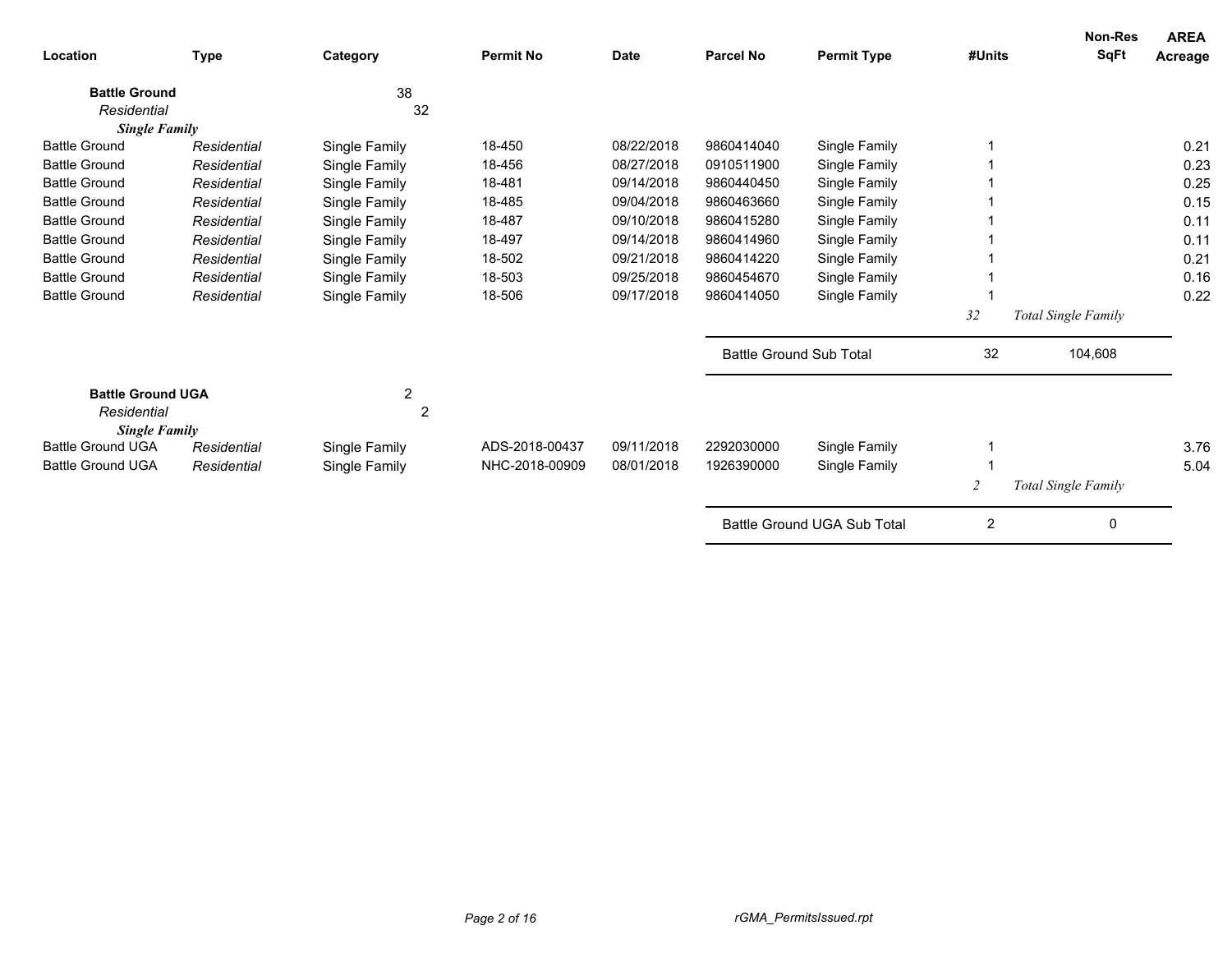| Location | <b>Type</b>                                 | Category      | <b>Permit No</b> | <b>Date</b> | <b>Parcel No</b> | <b>Permit Type</b> | #Units              | <b>Non-Res</b><br>SqFt     | <b>AREA</b><br>Acreage |
|----------|---------------------------------------------|---------------|------------------|-------------|------------------|--------------------|---------------------|----------------------------|------------------------|
|          | Camas<br>Residential<br><b>Multi-Family</b> | 23<br>23      |                  |             |                  |                    |                     |                            |                        |
| Camas    | Residential                                 | Multi-Family  | 18-00580         | 08/08/2018  | 0884700000       | Multi-Family       | 2<br>$\overline{c}$ | Total Multi-Family         | 0.16                   |
|          | <b>Single Family</b>                        |               |                  |             |                  |                    |                     |                            |                        |
| Camas    | Residential                                 | Single Family | 18-00484         | 07/09/2018  | 9860391270       | Single Family      | 1                   |                            | 0.14                   |
| Camas    | Residential                                 | Single Family | 18-00485         | 07/09/2018  | 1101869880       | Single Family      |                     |                            | 0.33                   |
| Camas    | Residential                                 | Single Family | 18-00488         | 07/11/2018  | 9860396920       | Single Family      |                     |                            | 0.10                   |
| Camas    | Residential                                 | Single Family | 18-00489         | 07/11/2018  | 9860396910       | Single Family      |                     |                            | 0.09                   |
| Camas    | Residential                                 | Single Family | 18-00506         | 07/13/2018  | 9860396930       | Single Family      | 1                   |                            | 0.09                   |
| Camas    | Residential                                 | Single Family | 18-00507         | 07/13/2018  | 9860396960       | Single Family      |                     |                            | 0.09                   |
| Camas    | Residential                                 | Single Family | 18-00508         | 07/13/2018  | 9860396950       | Single Family      |                     |                            | 0.09                   |
| Camas    | Residential                                 | Single Family | 18-00530         | 07/23/2018  | 9860390930       | Single Family      |                     |                            | 0.14                   |
| Camas    | Residential                                 | Single Family | 18-00536         | 07/25/2018  | 9860438830       | Single Family      |                     |                            | 0.38                   |
| Camas    | Residential                                 | Single Family | 18-00549         | 07/30/2018  | 0860750000       | Single Family      | 1                   |                            | 0.13                   |
| Camas    | Residential                                 | Single Family | 18-00558         | 08/02/2018  | 1248170080       | Single Family      |                     |                            | 0.22                   |
| Camas    | Residential                                 | Single Family | 18-00566         | 08/03/2018  | 9860403820       | Single Family      |                     |                            | 0.14                   |
| Camas    | Residential                                 | Single Family | 18-00601         | 08/16/2018  | 9860396340       | Single Family      |                     |                            | 0.26                   |
| Camas    | Residential                                 | Single Family | 18-00634         | 08/24/2018  | 1245120000       | Single Family      |                     |                            | 0.74                   |
| Camas    | Residential                                 | Single Family | 18-00668         | 09/07/2018  | 9860396500       | Single Family      | 1                   |                            | 0.18                   |
| Camas    | Residential                                 | Single Family | 18-00674         | 09/19/2018  | 9860396510       | Single Family      |                     |                            | 0.18                   |
| Camas    | Residential                                 | Single Family | 18-00678         | 09/11/2018  | 9860396560       | Single Family      |                     |                            | 0.18                   |
| Camas    | Residential                                 | Single Family | 18-00679         | 09/11/2018  | 9860396550       | Single Family      |                     |                            | 0.17                   |
| Camas    | Residential                                 | Single Family | 18-00685         | 09/13/2018  | 0922329220       | Single Family      |                     |                            | 0.43                   |
| Camas    | Residential                                 | Single Family | 18-00691         | 09/18/2018  | 9860356690       | Single Family      | 1                   |                            | 0.27                   |
| Camas    | Residential                                 | Single Family | 18-00711         | 09/21/2018  | 0872830000       | Single Family      |                     |                            | 0.70                   |
| Camas    | Residential                                 | Single Family | 18-00721         | 09/25/2018  | 9860440110       | Single Family      |                     |                            | 0.14                   |
|          |                                             |               |                  |             |                  |                    | 22                  | <b>Total Single Family</b> |                        |
|          |                                             |               |                  |             | Camas Sub Total  |                    | 24                  | 0                          |                        |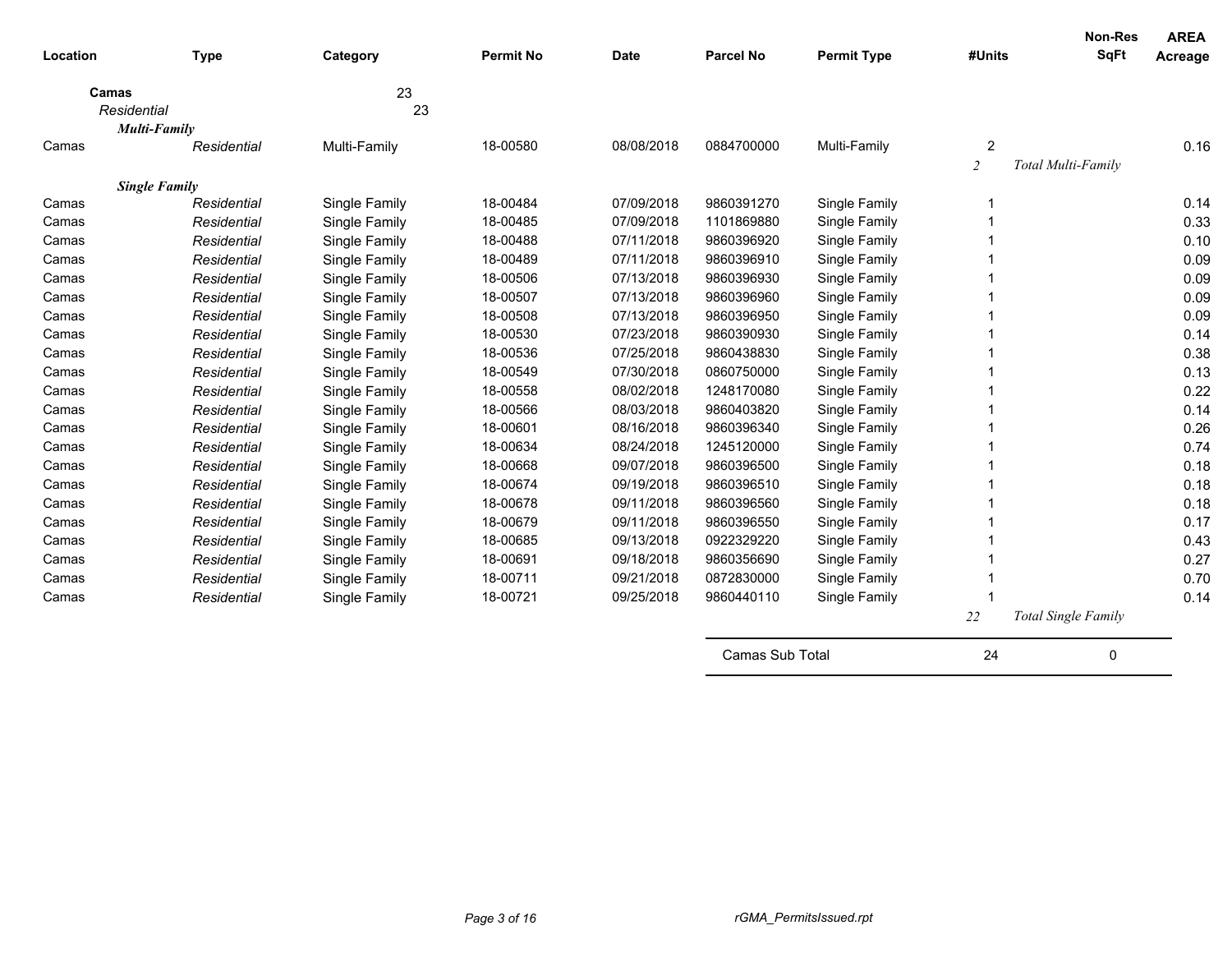| <b>AREA</b><br>Acreage | <b>Non-Res</b><br><b>SqFt</b> | #Units | <b>Permit Type</b> | <b>Parcel No</b>    | <b>Date</b> | <b>Permit No</b> | Category      | <b>Type</b>          | Location         |
|------------------------|-------------------------------|--------|--------------------|---------------------|-------------|------------------|---------------|----------------------|------------------|
|                        |                               |        |                    |                     |             |                  | 5             |                      | <b>La Center</b> |
|                        |                               |        |                    |                     |             |                  | 5             |                      | Residential      |
|                        |                               |        |                    |                     |             |                  |               | <b>Single Family</b> |                  |
| 0.17                   |                               |        | Single Family      | 2588940540          | 08/02/2018  | RN18-0028        | Single Family | Residential          | La Center        |
| 0.20                   |                               |        | Single Family      | 2588940720          | 08/07/2018  | RN18-0034        | Single Family | Residential          | La Center        |
| 0.17                   |                               |        | Single Family      | 2588941160          | 08/31/2018  | RN18-0035        | Single Family | Residential          | La Center        |
| 0.18                   |                               |        | Single Family      | 2588940560          | 09/12/2018  | RN18-0036        | Single Family | Residential          | La Center        |
| 0.19                   |                               |        | Single Family      | 2588940580          | 09/11/2018  | RN18-0045        | Single Family | Residential          | La Center        |
|                        | <b>Total Single Family</b>    |        |                    |                     |             |                  |               |                      |                  |
|                        | 0                             | 5      |                    | La Center Sub Total |             |                  |               |                      |                  |
|                        |                               |        |                    |                     |             |                  |               |                      |                  |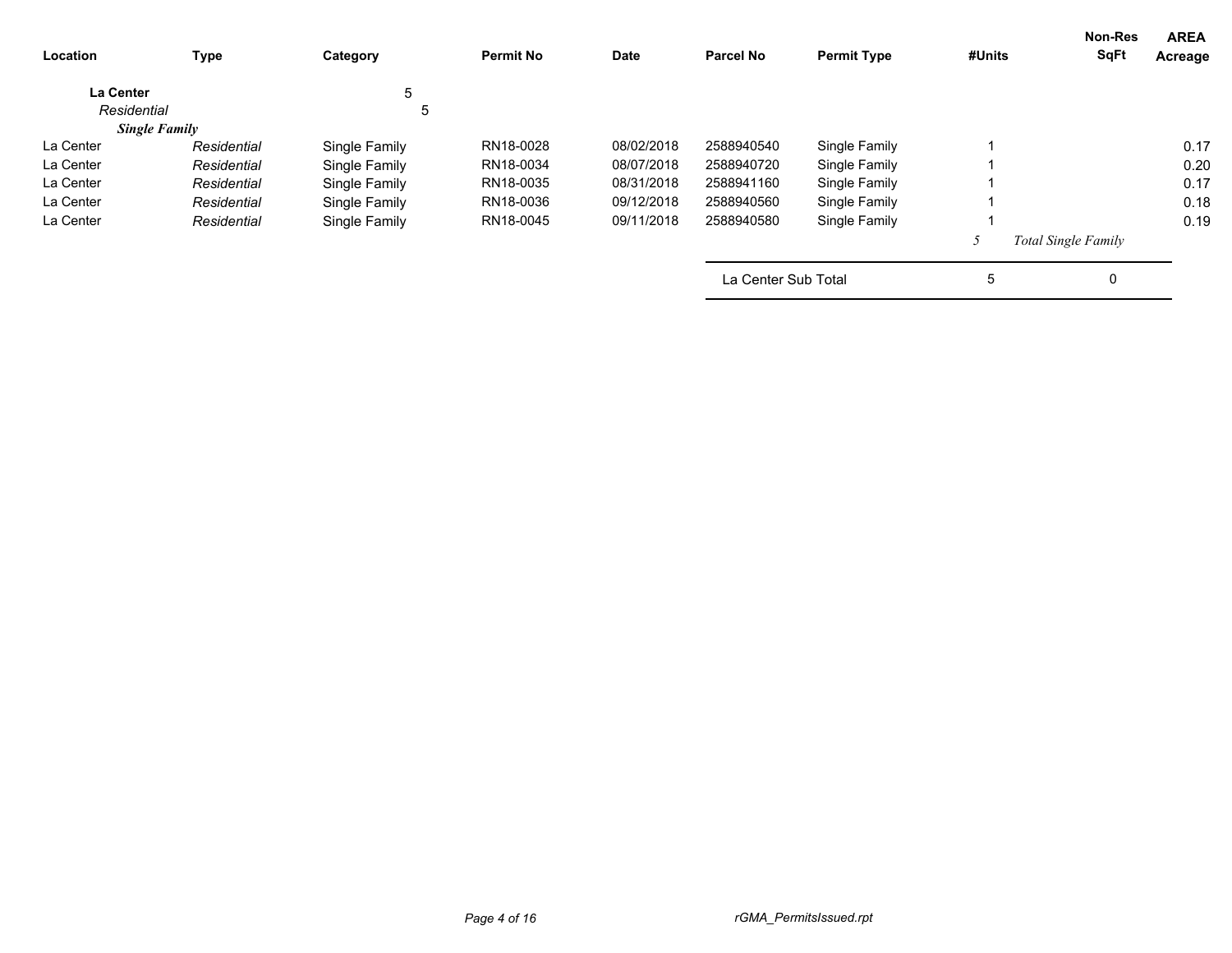| Location        | <b>Type</b>                 | Category                | <b>Permit No</b>           | <b>Date</b>              | <b>Parcel No</b>     | <b>Permit Type</b> | #Units      | Non-Res<br><b>SqFt</b>     | <b>AREA</b><br>Acreage |
|-----------------|-----------------------------|-------------------------|----------------------------|--------------------------|----------------------|--------------------|-------------|----------------------------|------------------------|
| Ridgefield      |                             | 23                      |                            |                          |                      |                    |             |                            |                        |
| Non-Residential |                             | 3                       |                            |                          |                      |                    |             |                            |                        |
| Ridgefield      | Non-Residential             | Institutional           | COM-18-0021                | 07/05/2018               | 2158120000           | Institutional      |             | 40,995                     | 32.10                  |
| Ridgefield      | Non-Residential             | Office                  | COM-18-0026                | 07/06/2018               | 2140700000           | Office             |             | 15,410                     | 2.48                   |
| Ridgefield      | Non-Residential             | <b>Other Commercial</b> | COM-18-0013                | 09/10/2018               | 2153840000           | Other Commercial   |             | 26,187                     | 6.44                   |
|                 |                             |                         |                            |                          |                      |                    |             | 82,592.00                  |                        |
| Residential     |                             | 20                      |                            |                          |                      |                    |             |                            |                        |
|                 | Multi-Family<br>Residential |                         | BLD-18-0162                | 07/25/2018               | 9860456720           |                    | -1          |                            |                        |
| Ridgefield      |                             | Multi-Family            | BLD-18-0163                |                          | 9860456690           | Multi-Family       |             |                            | 0.05<br>0.05           |
| Ridgefield      | Residential                 | Multi-Family            |                            | 07/25/2018<br>07/25/2018 | 9860456710           | Multi-Family       |             |                            |                        |
| Ridgefield      | Residential                 | Multi-Family            | BLD-18-0164<br>BLD-18-0165 | 07/25/2018               | 9860456700           | Multi-Family       |             |                            | 0.03<br>0.03           |
| Ridgefield      | Residential                 | Multi-Family            | BLD-18-0166                | 07/25/2018               | 9860456790           | Multi-Family       | -1          |                            | 0.09                   |
| Ridgefield      | Residential                 | Multi-Family            | BLD-18-0182                | 08/01/2018               | 9860456770           | Multi-Family       | -1          |                            |                        |
| Ridgefield      | Residential                 | Multi-Family            |                            |                          |                      | Multi-Family       | -1          |                            | 0.05                   |
| Ridgefield      | Residential                 | Multi-Family            | BLD-18-0183                | 08/01/2018               | 9860456780           | Multi-Family       |             |                            | 0.05                   |
| Ridgefield      | Residential                 | Multi-Family            | BLD-18-0235                | 09/07/2018               | 9860456730           | Multi-Family       | 1           |                            | 0.05                   |
| Ridgefield      | Residential                 | Multi-Family            | BLD-18-0236                | 09/07/2018               | 9860456740           | Multi-Family       |             |                            | 0.03                   |
| Ridgefield      | Residential                 | Multi-Family            | BLD-18-0237                | 09/07/2018               | 9860456750           | Multi-Family       |             |                            | 0.03                   |
| Ridgefield      | Residential                 | Multi-Family            | BLD-18-0238                | 09/07/2018               | 9860456760           | Multi-Family       | $\mathbf 1$ |                            | 0.05                   |
|                 |                             |                         |                            |                          |                      |                    | 11          | Total Multi-Family         |                        |
|                 | <b>Single Family</b>        |                         |                            |                          |                      |                    |             |                            |                        |
| Ridgefield      | Residential                 | Single Family           | BLD-18-0120                | 07/24/2018               | 2135350000           | Single Family      | -1          |                            | 1.15                   |
| Ridgefield      | Residential                 | Single Family           | BLD-18-0132                | 07/16/2018               | 9860438370           | Single Family      |             |                            | 0.26                   |
| Ridgefield      | Residential                 | Single Family           | BLD-18-0138                | 07/25/2018               | 9860438130           | Single Family      |             |                            | 0.19                   |
| Ridgefield      | Residential                 | Single Family           | BLD-18-0145                | 07/25/2018               | 9860438110           | Single Family      |             |                            | 0.25                   |
| Ridgefield      | Residential                 | Single Family           | BLD-18-0174                | 08/10/2018               | 9860438330           | Single Family      |             |                            | 0.24                   |
| Ridgefield      | Residential                 | Single Family           | BLD-18-0181                | 08/07/2018               | 0692920000           | Single Family      |             |                            | 0.23                   |
| Ridgefield      | Residential                 | Single Family           | BLD-18-0201                | 08/20/2018               | 9860438350           | Single Family      |             |                            | 0.29                   |
| Ridgefield      | Residential                 | Single Family           | BLD-18-0229                | 09/07/2018               | 9860438290           | Single Family      |             |                            | 0.33                   |
| Ridgefield      | Residential                 | Single Family           | BLD-18-0234                | 09/06/2018               | 0693500000           | Single Family      |             |                            | 0.11                   |
|                 |                             |                         |                            |                          |                      |                    | 9           | <b>Total Single Family</b> |                        |
|                 |                             |                         |                            |                          | Ridgefield Sub Total |                    | 20          | 82,592                     |                        |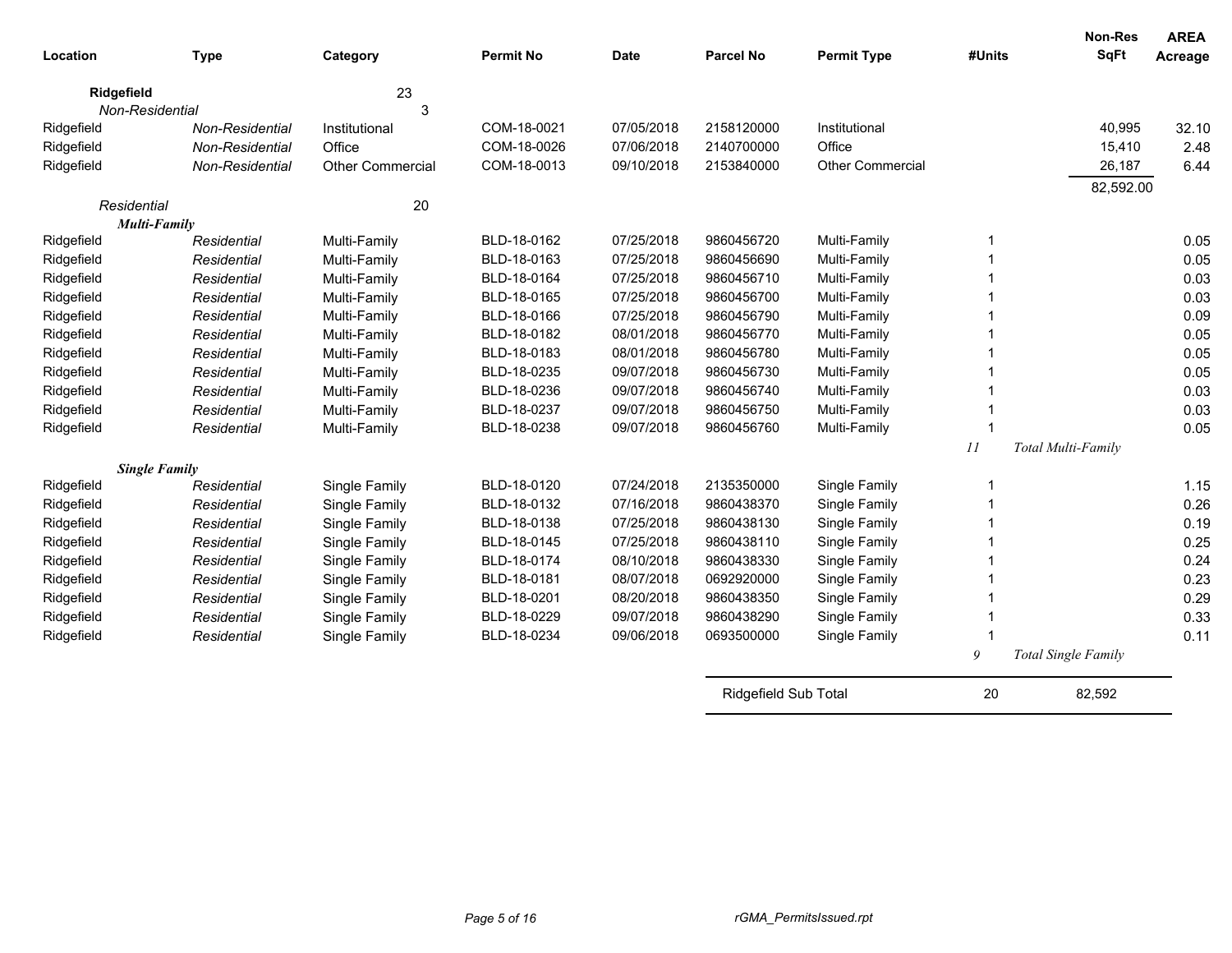|             |                      |                         |                  |             |                  |                         |        | Non-Res            | <b>AREA</b> |
|-------------|----------------------|-------------------------|------------------|-------------|------------------|-------------------------|--------|--------------------|-------------|
| Location    | <b>Type</b>          | Category                | <b>Permit No</b> | <b>Date</b> | <b>Parcel No</b> | <b>Permit Type</b>      | #Units | SqFt               | Acreage     |
| Vancouver   |                      | 68                      |                  |             |                  |                         |        |                    |             |
|             | Non-Residential      | 20                      |                  |             |                  |                         |        |                    |             |
| Vancouver   | Non-Residential      | <b>Other Commercial</b> | CMI-234773       | 07/24/2018  | 1077000000       | Other Commercial        |        | 75,900             | 5.27        |
| Vancouver   | Non-Residential      | <b>Other Commercial</b> | CMI-234799       | 09/26/2018  | 9860354280       | <b>Other Commercial</b> |        | 80,108             | 4.87        |
| Vancouver   | Non-Residential      | Other Commercial        | CMI-235248       | 07/12/2018  | 1583450000       | <b>Other Commercial</b> |        | 9,000              | 3.71        |
| Vancouver   | Non-Residential      | <b>Other Commercial</b> | CMI-235256       | 07/10/2018  | 1583450000       | <b>Other Commercial</b> |        | 9,000              | 3.71        |
| Vancouver   | Non-Residential      | <b>Other Commercial</b> | CMI-235279       | 07/06/2018  | 1583450000       | <b>Other Commercial</b> |        | 8,360              | 3.71        |
| Vancouver   | Non-Residential      | <b>Other Commercial</b> | CMI-235727       | 07/05/2018  | 0379098010       | <b>Other Commercial</b> |        | 672                | 0.96        |
| Vancouver   | Non-Residential      | <b>Other Commercial</b> | CMI-235745       | 07/06/2018  | 0379098010       | <b>Other Commercial</b> |        | 1,360              | 0.96        |
| Vancouver   | Non-Residential      | <b>Other Commercial</b> | CMI-237102       | 09/11/2018  | 9860329800       | Other Commercial        |        | 17,150             | 2.38        |
| Vancouver   | Non-Residential      | <b>Other Commercial</b> | CMI-237198       | 07/24/2018  | 1607460000       | <b>Other Commercial</b> |        | 1,350              | 2.51        |
| Vancouver   | Non-Residential      | <b>Other Commercial</b> | CMI-238107       | 07/31/2018  | 1605090000       | <b>Other Commercial</b> |        | 2,500              | 1.61        |
| Vancouver   | Non-Residential      | <b>Other Commercial</b> | CMI-238119       | 08/31/2018  | 1150100000       | <b>Other Commercial</b> |        | 5,621              | 7.62        |
| Vancouver   | Non-Residential      | <b>Other Commercial</b> | CMI-238647       | 07/12/2018  | 1098010000       | <b>Other Commercial</b> |        | 84,972             | 0.77        |
| Vancouver   | Non-Residential      | <b>Other Commercial</b> | CMI-241233C      | 08/03/2018  | 1633580000       | <b>Other Commercial</b> |        | 19,000             | 2.47        |
| Vancouver   | Non-Residential      | <b>Other Commercial</b> | CMI-242193C      | 08/27/2018  | 1633580000       | <b>Other Commercial</b> |        | 13,404             | 2.47        |
| Vancouver   | Non-Residential      | <b>Other Commercial</b> | CMI-242244       | 08/28/2018  | 0379102700       | Other Commercial        |        | 80,094             | 8.12        |
| Vancouver   | Non-Residential      | <b>Other Commercial</b> | CMI-242246       | 08/28/2018  | 0379102670       | Other Commercial        |        | 98,135             | 30.18       |
| Vancouver   | Non-Residential      | <b>Other Commercial</b> | CMI-242638C      | 08/07/2018  | 1633580000       | <b>Other Commercial</b> |        | 11,102             | 2.47        |
| Vancouver   | Non-Residential      | <b>Other Commercial</b> | CMI-242764       | 09/21/2018  | 1077400000       | <b>Other Commercial</b> |        | 10,760             | 2.90        |
| Vancouver   | Non-Residential      | <b>Other Commercial</b> | CMI-243033C      | 08/24/2018  | 1633580000       | <b>Other Commercial</b> |        | 12,501             | 2.47        |
| Vancouver   | Non-Residential      | <b>Other Commercial</b> | CMI-243646       | 08/01/2018  | 1633580000       | <b>Other Commercial</b> |        | 2,851              | 2.47        |
|             |                      |                         |                  |             |                  |                         |        | 543,840.00         |             |
| Residential |                      | 48                      |                  |             |                  |                         |        |                    |             |
|             | <b>Multi-Family</b>  |                         |                  |             |                  |                         |        |                    |             |
| Vancouver   | Residential          | Duplex                  | RES-217907       | 08/06/2018  | 0336400000       | Duplex                  | 1      |                    | 0.11        |
| Vancouver   | Residential          | Duplex                  | RES-240343       | 08/03/2018  | 1659580000       | Duplex                  | 1      |                    | 0.13        |
| Vancouver   | Residential          | Multi-Family            | CMI-223620       | 07/25/2018  | 0414100000       | Multi-Family            | $20\,$ |                    | 0.20        |
| Vancouver   | Residential          | Multi-Family            | CMI-224859       | 08/14/2018  | 1264660000       | Multi-Family            | 27     |                    | 3.14        |
| Vancouver   | Residential          | Multi-Family            | CMI-225490       | 09/10/2018  | 0351930000       | Multi-Family            | 6      |                    | 0.22        |
| Vancouver   | Residential          | Multi-Family            | CMI-234539       | 08/17/2018  | 9860373170       | Multi-Family            | 49     |                    | 1.64        |
| Vancouver   | Residential          | Multi-Family            | CMI-238104       | 09/11/2018  | 1605090000       | Multi-Family            | 24     |                    | 1.61        |
| Vancouver   | Residential          | Multi-Family            | CMI-238106       | 08/31/2018  | 1605090000       | Multi-Family            | 24     |                    | 1.61        |
| Vancouver   | Residential          | Multi-Family            | CMI-238116       | 08/31/2018  | 1150100000       | Multi-Family            | 1      |                    | 7.62        |
| Vancouver   | Residential          | Multi-Family            | CMI-238120       | 08/31/2018  | 1150100000       | Multi-Family            | 24     |                    | 7.62        |
| Vancouver   | Residential          | Multi-Family            | CMI-239430       | 07/31/2018  | 1765940000       | Multi-Family            | 12     |                    | 5.77        |
| Vancouver   | Residential          | Multi-Family            | CMI-241233M      | 08/03/2018  | 1633580000       | Multi-Family            | 17     |                    | 2.47        |
| Vancouver   | Residential          | Multi-Family            | CMI-242193M      | 08/27/2018  | 1633580000       | Multi-Family            | 12     |                    | 2.47        |
| Vancouver   | Residential          | Multi-Family            | CMI-242638M      | 08/07/2018  | 1633580000       | Multi-Family            | 12     |                    | 2.47        |
| Vancouver   | Residential          | Multi-Family            | CMI-243033M      | 08/24/2018  | 1633580000       | Multi-Family            | 12     |                    | 2.47        |
|             |                      |                         |                  |             |                  |                         | 242    | Total Multi-Family |             |
|             | <b>Single Family</b> |                         |                  |             |                  |                         |        |                    |             |
| Vancouver   | Residential          | Additions               | RES-241053       | 07/24/2018  | 1018200000       | Additions               | 1      |                    | 0.51        |
|             |                      |                         | Page 6 of 16     |             |                  | rGMA_PermitsIssued.rpt  |        |                    |             |
|             |                      |                         |                  |             |                  |                         |        |                    |             |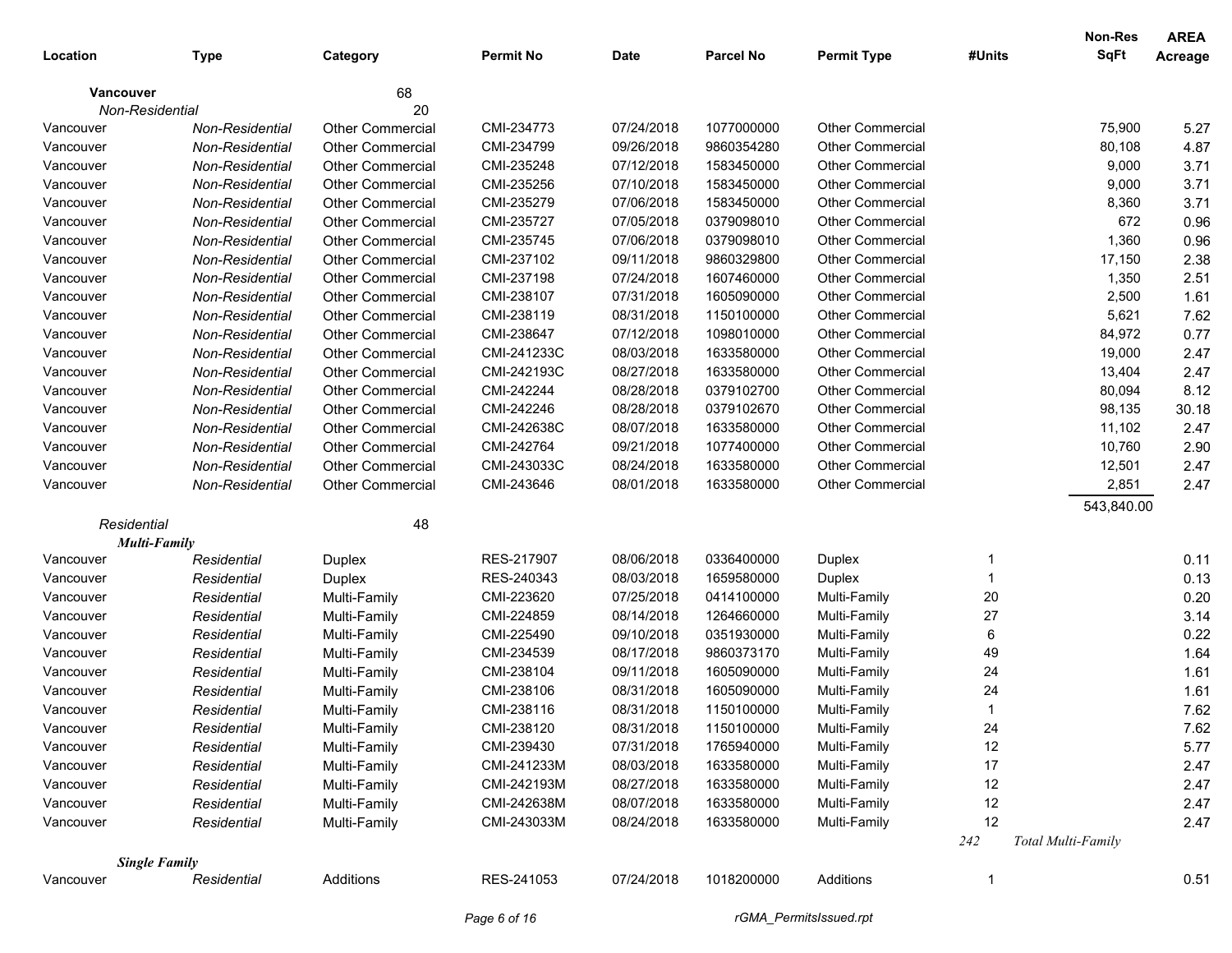|                      |             |               |                  |             |                     |                    |        | Non-Res             | <b>AREA</b> |
|----------------------|-------------|---------------|------------------|-------------|---------------------|--------------------|--------|---------------------|-------------|
| Location             | <b>Type</b> | Category      | <b>Permit No</b> | <b>Date</b> | <b>Parcel No</b>    | <b>Permit Type</b> | #Units | <b>SqFt</b>         | Acreage     |
| <b>Vancouver</b>     |             | 68            |                  |             |                     |                    |        |                     |             |
| Residential          |             | 48            |                  |             |                     |                    |        |                     |             |
| <b>Single Family</b> |             |               |                  |             |                     |                    |        |                     |             |
| Vancouver            | Residential | Additions     | RES-244156       | 08/21/2018  | 0009950000          | Additions          |        |                     | 0.14        |
| Vancouver            | Residential | Mobile Home   | RES-248237       | 09/04/2018  | 6036370000          | Mobile Home        |        |                     | 0.00        |
| Vancouver            | Residential | Single Family | RES-230189       | 08/01/2018  | 9860353760          | Single Family      |        |                     | 0.13        |
| Vancouver            | Residential | Single Family | RES-234610       | 08/20/2018  | 9860353770          | Single Family      |        |                     | 0.09        |
| Vancouver            | Residential | Single Family | RES-235674       | 07/20/2018  | 1124240300          | Single Family      |        |                     | 0.46        |
| Vancouver            | Residential | Single Family | RES-235984       | 09/17/2018  | 9860422740          | Single Family      |        |                     | 0.06        |
| Vancouver            | Residential | Single Family | RES-236775       | 07/25/2018  | 9860441210          | Single Family      |        |                     | 0.04        |
| Vancouver            | Residential | Single Family | RES-236803       | 07/06/2018  | 9860441240          | Single Family      |        |                     | 0.05        |
| Vancouver            | Residential | Single Family | RES-236805       | 07/02/2018  | 9860441230          | Single Family      |        |                     | 0.05        |
| Vancouver            | Residential | Single Family | RES-236815       | 08/01/2018  | 9860441220          | Single Family      |        |                     | 0.05        |
| Vancouver            | Residential | Single Family | RES-236816       | 07/25/2018  | 9860441200          | Single Family      |        |                     | 0.05        |
| Vancouver            | Residential | Single Family | RES-237108       | 08/13/2018  | 1225920000          | Single Family      |        |                     | 1.35        |
| Vancouver            | Residential | Single Family | RES-238344       | 09/21/2018  | 1110226200          | Single Family      |        |                     | 0.49        |
| Vancouver            | Residential | Single Family | RES-239885       | 07/03/2018  | 9860432940          | Single Family      |        |                     | 0.15        |
| Vancouver            | Residential | Single Family | RES-240396       | 07/10/2018  | 9860431090          | Single Family      |        |                     | 0.10        |
| Vancouver            | Residential | Single Family | RES-240753       | 08/27/2018  | 0379152180          | Single Family      |        |                     | 0.27        |
| Vancouver            | Residential | Single Family | RES-241055       | 07/20/2018  | 1018200000          | Single Family      |        |                     | 0.51        |
| Vancouver            | Residential | Single Family | RES-241967       | 07/23/2018  | 1049670270          | Single Family      |        |                     | 0.08        |
| Vancouver            | Residential | Single Family | RES-242603       | 08/17/2018  | 0379106510          | Single Family      |        |                     | 0.44        |
| Vancouver            | Residential | Single Family | RES-242706       | 07/06/2018  | 1626780000          | Single Family      |        |                     | 0.12        |
| Vancouver            | Residential | Single Family | RES-242872       | 07/10/2018  | 9860431070          | Single Family      |        |                     | 0.10        |
| Vancouver            | Residential | Single Family | RES-243540       | 07/23/2018  | 9860432870          | Single Family      |        |                     | 0.14        |
| Vancouver            | Residential | Single Family | RES-244019       | 08/09/2018  | 9860432920          | Single Family      |        |                     | 0.11        |
| Vancouver            | Residential | Single Family | RES-244021       | 07/23/2018  | 9860432710          | Single Family      |        |                     | 0.15        |
| Vancouver            | Residential | Single Family | RES-244022       | 08/09/2018  | 9860432890          | Single Family      |        |                     | 0.13        |
| Vancouver            | Residential | Single Family | RES-244059       | 08/06/2018  | 9860432880          | Single Family      |        |                     | 0.14        |
| Vancouver            | Residential | Single Family | RES-244538       | 07/30/2018  | 9860432760          | Single Family      |        |                     | 0.14        |
| Vancouver            | Residential | Single Family | RES-244636       | 09/17/2018  | 9860422410          | Single Family      |        |                     | 0.07        |
| Vancouver            | Residential | Single Family | RES-245005       | 08/09/2018  | 9860432620          | Single Family      |        |                     | 0.14        |
| Vancouver            | Residential | Single Family | RES-246047       | 09/19/2018  | 1049670260          | Single Family      |        |                     | 0.08        |
| Vancouver            | Residential | Single Family | RES-246794       | 09/20/2018  | 9860404130          | Single Family      |        |                     | 0.10        |
| Vancouver            | Residential | Single Family | RES-248366       | 09/14/2018  | 9860432790          | Single Family      |        |                     | 0.14        |
|                      |             |               |                  |             |                     |                    | 33     | Total Single Family |             |
|                      |             |               |                  |             | Vancouver Sub Total |                    | 275    | 543,840             |             |
|                      |             |               |                  |             |                     |                    |        |                     |             |
| <b>Vancouver UGA</b> |             | 175           |                  |             |                     |                    |        |                     |             |
| Residential          |             | 175           |                  |             |                     |                    |        |                     |             |
| <b>Single Family</b> |             |               |                  |             |                     |                    |        |                     |             |
| Vancouver UGA        | Residential | Mobile Home   | MBH-2018-00115   | 08/09/2018  | 1500910000          | Mobile Home        | -1     |                     | 1.00        |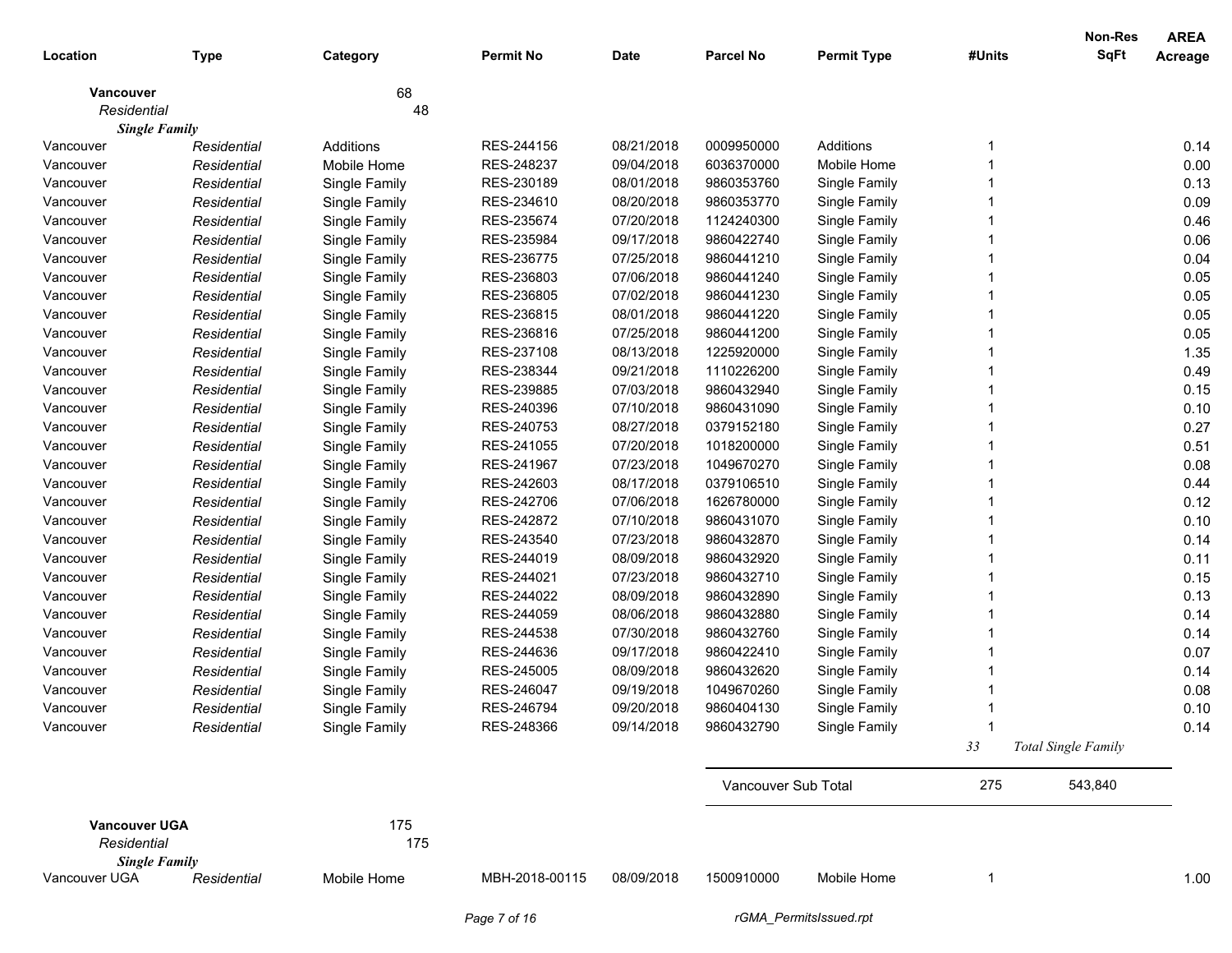| Location             | <b>Type</b> | Category      | Permit No      | <b>Date</b> | <b>Parcel No</b> | <b>Permit Type</b> | #Units | <b>Non-Res</b><br>SqFt | <b>AREA</b><br>Acreage |
|----------------------|-------------|---------------|----------------|-------------|------------------|--------------------|--------|------------------------|------------------------|
| <b>Vancouver UGA</b> |             | 175           |                |             |                  |                    |        |                        |                        |
| Residential          |             | 175           |                |             |                  |                    |        |                        |                        |
| <b>Single Family</b> |             |               |                |             |                  |                    |        |                        |                        |
| Vancouver UGA        | Residential | Mobile Home   | MBH-2018-00119 | 07/06/2018  | 6020330000       | Mobile Home        |        |                        | 0.00                   |
| Vancouver UGA        | Residential | Mobile Home   | MBH-2018-00143 | 08/23/2018  | 1457810000       | Mobile Home        |        |                        | 11.93                  |
| Vancouver UGA        | Residential | Mobile Home   | MBH-2018-00154 | 07/18/2018  | 1169300000       | Mobile Home        |        |                        | 2.50                   |
| Vancouver UGA        | Residential | Mobile Home   | MBH-2018-00169 | 08/23/2018  | 1457810000       | Mobile Home        |        |                        | 11.93                  |
| Vancouver UGA        | Residential | Mobile Home   | MBH-2018-00170 | 08/23/2018  | 1457810000       | Mobile Home        |        |                        | 11.93                  |
| Vancouver UGA        | Residential | Mobile Home   | MBH-2018-00171 | 08/23/2018  | 1457810000       | Mobile Home        |        |                        | 11.93                  |
| Vancouver UGA        | Residential | Mobile Home   | MBH-2018-00173 | 08/23/2018  | 1457810000       | Mobile Home        |        |                        | 11.93                  |
| Vancouver UGA        | Residential | Mobile Home   | MBH-2018-00174 | 08/23/2018  | 1457810000       | Mobile Home        |        |                        | 11.93                  |
| Vancouver UGA        | Residential | Single Family | ADS-2018-00212 | 07/18/2018  | 1178905180       | Single Family      |        |                        | 0.27                   |
| Vancouver UGA        | Residential | Single Family | ADS-2018-00228 | 08/13/2018  | 2002212900       | Single Family      |        |                        | 0.12                   |
| Vancouver UGA        | Residential | Single Family | ADS-2018-00263 | 07/19/2018  | 1178911020       | Single Family      |        |                        | 0.43                   |
| Vancouver UGA        | Residential | Single Family | ADS-2018-00265 | 08/09/2018  | 1868120000       | Single Family      |        |                        | 0.50                   |
| Vancouver UGA        | Residential | Single Family | ADS-2018-00270 | 07/12/2018  | 0999920000       | Single Family      |        |                        | 0.35                   |
| Vancouver UGA        | Residential | Single Family | ADS-2018-00321 | 07/24/2018  | 1076694560       | Single Family      |        |                        | 0.16                   |
| Vancouver UGA        | Residential | Single Family | ADS-2018-00354 | 07/20/2018  | 1181060440       | Single Family      |        |                        | 0.21                   |
| Vancouver UGA        | Residential | Single Family | NHC-2016-01043 | 07/27/2018  | 9860399200       | Single Family      |        |                        | 0.05                   |
| Vancouver UGA        | Residential | Single Family | NHC-2016-01044 | 07/27/2018  | 9860399210       | Single Family      |        |                        | 0.05                   |
| Vancouver UGA        | Residential | Single Family | NHC-2016-01046 | 07/27/2018  | 9860399220       | Single Family      |        |                        | 0.05                   |
| Vancouver UGA        | Residential | Single Family | NHC-2016-01047 | 07/27/2018  | 9860399230       | Single Family      |        |                        | 0.05                   |
| Vancouver UGA        | Residential | Single Family | NHC-2016-01048 | 08/07/2018  | 9860398900       | Single Family      |        |                        | 0.06                   |
| Vancouver UGA        | Residential | Single Family | NHC-2016-01049 | 08/07/2018  | 9860398910       | Single Family      |        |                        | 0.05                   |
| Vancouver UGA        | Residential | Single Family | NHC-2016-01050 | 08/07/2018  | 9860398920       | Single Family      |        |                        | 0.05                   |
| Vancouver UGA        | Residential | Single Family | NHC-2016-01051 | 08/08/2018  | 9860398930       | Single Family      |        |                        | 0.05                   |
| Vancouver UGA        | Residential | Single Family | NHC-2016-01052 | 07/27/2018  | 9860399240       | Single Family      |        |                        | 0.05                   |
| Vancouver UGA        | Residential | Single Family | NHC-2016-01053 | 07/27/2018  | 9860399250       | Single Family      |        |                        | 0.06                   |
| Vancouver UGA        | Residential | Single Family | NHC-2016-01058 | 08/08/2018  | 9860398690       | Single Family      |        |                        | 0.10                   |
| Vancouver UGA        | Residential | Single Family | NHC-2016-01059 | 08/08/2018  | 9860398700       | Single Family      |        |                        | 0.05                   |
| Vancouver UGA        | Residential | Single Family | NHC-2016-01060 | 08/08/2018  | 9860398710       | Single Family      |        |                        | 0.06                   |
| Vancouver UGA        | Residential | Single Family | NHC-2016-01061 | 08/08/2018  | 9860398880       | Single Family      |        |                        | 0.05                   |
| Vancouver UGA        | Residential | Single Family | NHC-2016-01062 | 08/08/2018  | 9860398890       | Single Family      |        |                        | 0.08                   |
| Vancouver UGA        | Residential | Single Family | NHC-2017-05454 | 07/17/2018  | 9860412190       | Single Family      |        |                        | 0.16                   |
| Vancouver UGA        | Residential | Single Family | NHC-2017-05632 | 09/26/2018  | 9860392080       | Single Family      |        |                        | 0.12                   |
| Vancouver UGA        | Residential | Single Family | NHC-2017-06341 | 08/03/2018  | 1467150000       | Single Family      |        |                        | 1.50                   |
| Vancouver UGA        | Residential | Single Family | NHC-2018-00200 | 08/01/2018  | 9860432340       | Single Family      |        |                        | 0.05                   |
| Vancouver UGA        | Residential | Single Family | NHC-2018-00203 | 08/01/2018  | 9860432350       | Single Family      |        |                        | 0.05                   |
| Vancouver UGA        | Residential | Single Family | NHC-2018-00204 | 08/01/2018  | 9860432360       | Single Family      |        |                        | 0.05                   |
| Vancouver UGA        | Residential | Single Family | NHC-2018-00205 | 08/01/2018  | 9860432370       | Single Family      |        |                        | 0.06                   |
| Vancouver UGA        | Residential | Single Family | NHC-2018-00532 | 07/20/2018  | 9860402210       | Single Family      |        |                        | 0.09                   |
| Vancouver UGA        | Residential | Single Family | NHC-2018-00533 | 07/20/2018  | 9860402220       | Single Family      |        |                        | 0.08                   |
| Vancouver UGA        | Residential | Single Family | NHC-2018-00535 | 07/20/2018  | 9860402230       | Single Family      |        |                        | 0.08                   |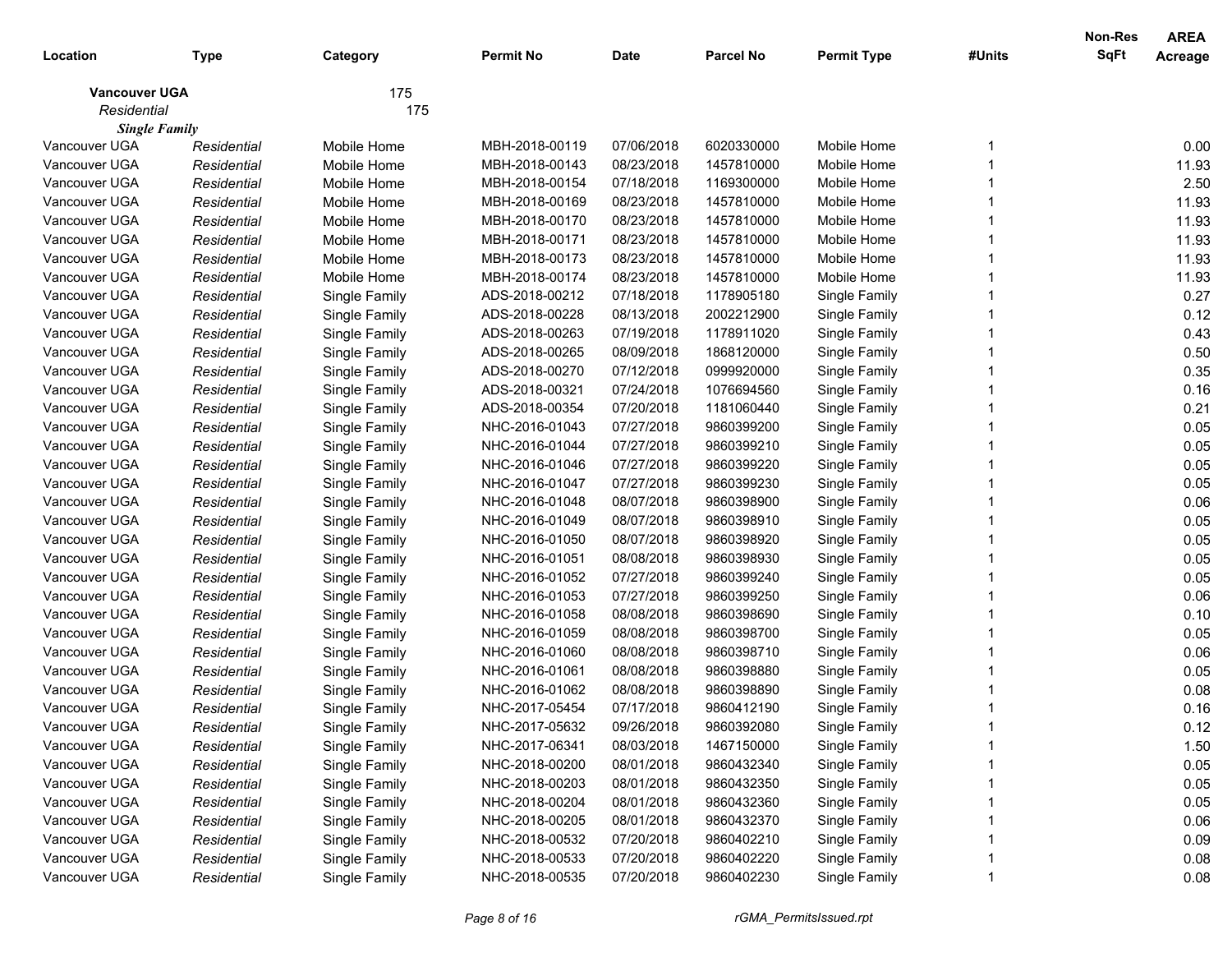| Location             | <b>Type</b> | Category      | <b>Permit No</b> | <b>Date</b> | <b>Parcel No</b> | <b>Permit Type</b> | #Units | <b>Non-Res</b><br>SqFt | <b>AREA</b><br>Acreage |
|----------------------|-------------|---------------|------------------|-------------|------------------|--------------------|--------|------------------------|------------------------|
| <b>Vancouver UGA</b> |             | 175           |                  |             |                  |                    |        |                        |                        |
| Residential          |             | 175           |                  |             |                  |                    |        |                        |                        |
| <b>Single Family</b> |             |               |                  |             |                  |                    |        |                        |                        |
| Vancouver UGA        | Residential | Single Family | NHC-2018-00632   | 08/30/2018  | 9860376930       | Single Family      |        |                        | 0.14                   |
| Vancouver UGA        | Residential | Single Family | NHC-2018-00672   | 07/06/2018  | 9860412770       | Single Family      |        |                        | 0.13                   |
| Vancouver UGA        | Residential | Single Family | NHC-2018-00673   | 07/12/2018  | 9860412780       | Single Family      |        |                        | 0.15                   |
| Vancouver UGA        | Residential | Single Family | NHC-2018-00799   | 07/10/2018  | 9860445980       | Single Family      |        |                        | 0.19                   |
| Vancouver UGA        | Residential | Single Family | NHC-2018-00809   | 07/11/2018  | 9860461410       | Single Family      |        |                        | 0.13                   |
| Vancouver UGA        | Residential | Single Family | NHC-2018-00999   | 07/26/2018  | 9860401570       | Single Family      |        |                        | 0.09                   |
| Vancouver UGA        | Residential | Single Family | NHC-2018-01060   | 07/11/2018  | 1449790000       | Single Family      |        |                        | 0.33                   |
| Vancouver UGA        | Residential | Single Family | NHC-2018-01061   | 07/20/2018  | 9860300710       | Single Family      |        |                        | 0.21                   |
| Vancouver UGA        | Residential | Single Family | NHC-2018-01080   | 07/16/2018  | 9860402100       | Single Family      |        |                        | 0.07                   |
| Vancouver UGA        | Residential | Single Family | NHC-2018-01081   | 07/16/2018  | 9860402110       | Single Family      |        |                        | 0.08                   |
| Vancouver UGA        | Residential | Single Family | NHC-2018-01239   | 07/25/2018  | 9860435900       | Single Family      |        |                        | 0.17                   |
| Vancouver UGA        | Residential | Single Family | NHC-2018-01266   | 07/23/2018  | 1854520000       | Single Family      |        |                        | 1.00                   |
| Vancouver UGA        | Residential | Single Family | NHC-2018-01296   | 07/09/2018  | 9860422080       | Single Family      |        |                        | 0.32                   |
| Vancouver UGA        | Residential | Single Family | NHC-2018-01298   | 07/26/2018  | 1817700000       | Single Family      |        |                        | 4.94                   |
| Vancouver UGA        | Residential | Single Family | NHC-2018-01314   | 08/08/2018  | 9860436380       | Single Family      |        |                        | 0.17                   |
| Vancouver UGA        | Residential | Single Family | NHC-2018-01316   | 07/12/2018  | 9860412720       | Single Family      |        |                        | 0.22                   |
| Vancouver UGA        | Residential | Single Family | NHC-2018-01318   | 07/09/2018  | 9860436000       | Single Family      |        |                        | 0.17                   |
| Vancouver UGA        | Residential | Single Family | NHC-2018-01319   | 08/01/2018  | 9860412710       | Single Family      |        |                        | 0.27                   |
| Vancouver UGA        | Residential | Single Family | NHC-2018-01324   | 09/24/2018  | 9860412830       | Single Family      |        |                        | 0.15                   |
| Vancouver UGA        | Residential | Single Family | NHC-2018-01329   | 07/24/2018  | 9860377780       | Single Family      |        |                        | 0.07                   |
| Vancouver UGA        | Residential | Single Family | NHC-2018-01373   | 08/09/2018  | 9860419580       | Single Family      |        |                        | 0.18                   |
| Vancouver UGA        | Residential | Single Family | NHC-2018-01383   | 08/08/2018  | 9860401740       | Single Family      |        |                        | 0.11                   |
| Vancouver UGA        | Residential | Single Family | NHC-2018-01401   | 07/26/2018  | 9860421440       | Single Family      |        |                        | 0.19                   |
| Vancouver UGA        | Residential | Single Family | NHC-2018-01419   | 07/25/2018  | 9860400050       | Single Family      |        |                        | 0.12                   |
| Vancouver UGA        | Residential | Single Family | NHC-2018-01420   | 07/02/2018  | 9860424780       | Single Family      |        |                        | 0.11                   |
| Vancouver UGA        | Residential | Single Family | NHC-2018-01428   | 07/02/2018  | 9860437440       | Single Family      |        |                        | 0.12                   |
| Vancouver UGA        | Residential | Single Family | NHC-2018-01494   | 09/13/2018  | 1993570000       | Single Family      |        |                        | 3.07                   |
| Vancouver UGA        | Residential | Single Family | NHC-2018-01507   | 07/30/2018  | 9860381780       | Single Family      |        |                        | 0.23                   |
| Vancouver UGA        | Residential | Single Family | NHC-2018-01508   | 07/02/2018  | 9860437160       | Single Family      |        |                        | 0.12                   |
| Vancouver UGA        | Residential | Single Family | NHC-2018-01509   | 07/11/2018  | 9860437550       | Single Family      |        |                        | 0.11                   |
| Vancouver UGA        | Residential | Single Family | NHC-2018-01522   | 07/09/2018  | 9860377760       | Single Family      |        |                        | 0.07                   |
| Vancouver UGA        | Residential | Single Family | NHC-2018-01571   | 07/09/2018  | 9860408310       | Single Family      |        |                        | 0.13                   |
| Vancouver UGA        | Residential | Single Family | NHC-2018-01583   | 07/17/2018  | 9860408390       | Single Family      |        |                        | 0.13                   |
| Vancouver UGA        | Residential | Single Family | NHC-2018-01591   | 07/05/2018  | 9860435940       | Single Family      |        |                        | 0.17                   |
| Vancouver UGA        | Residential | Single Family | NHC-2018-01596   | 07/17/2018  | 9860408320       | Single Family      |        |                        | 0.13                   |
| Vancouver UGA        | Residential | Single Family | NHC-2018-01597   | 07/18/2018  | 9860428880       | Single Family      |        |                        | 0.17                   |
| Vancouver UGA        | Residential | Single Family | NHC-2018-01598   | 07/18/2018  | 9860428890       | Single Family      |        |                        | 0.17                   |
| Vancouver UGA        | Residential | Single Family | NHC-2018-01612   | 08/09/2018  | 9860437250       | Single Family      |        |                        | 0.12                   |
| Vancouver UGA        | Residential | Single Family | NHC-2018-01619   | 09/18/2018  | 9860383300       | Single Family      |        |                        | 0.05                   |
| Vancouver UGA        | Residential | Single Family | NHC-2018-01620   | 09/18/2018  | 9860383310       | Single Family      |        |                        | 0.04                   |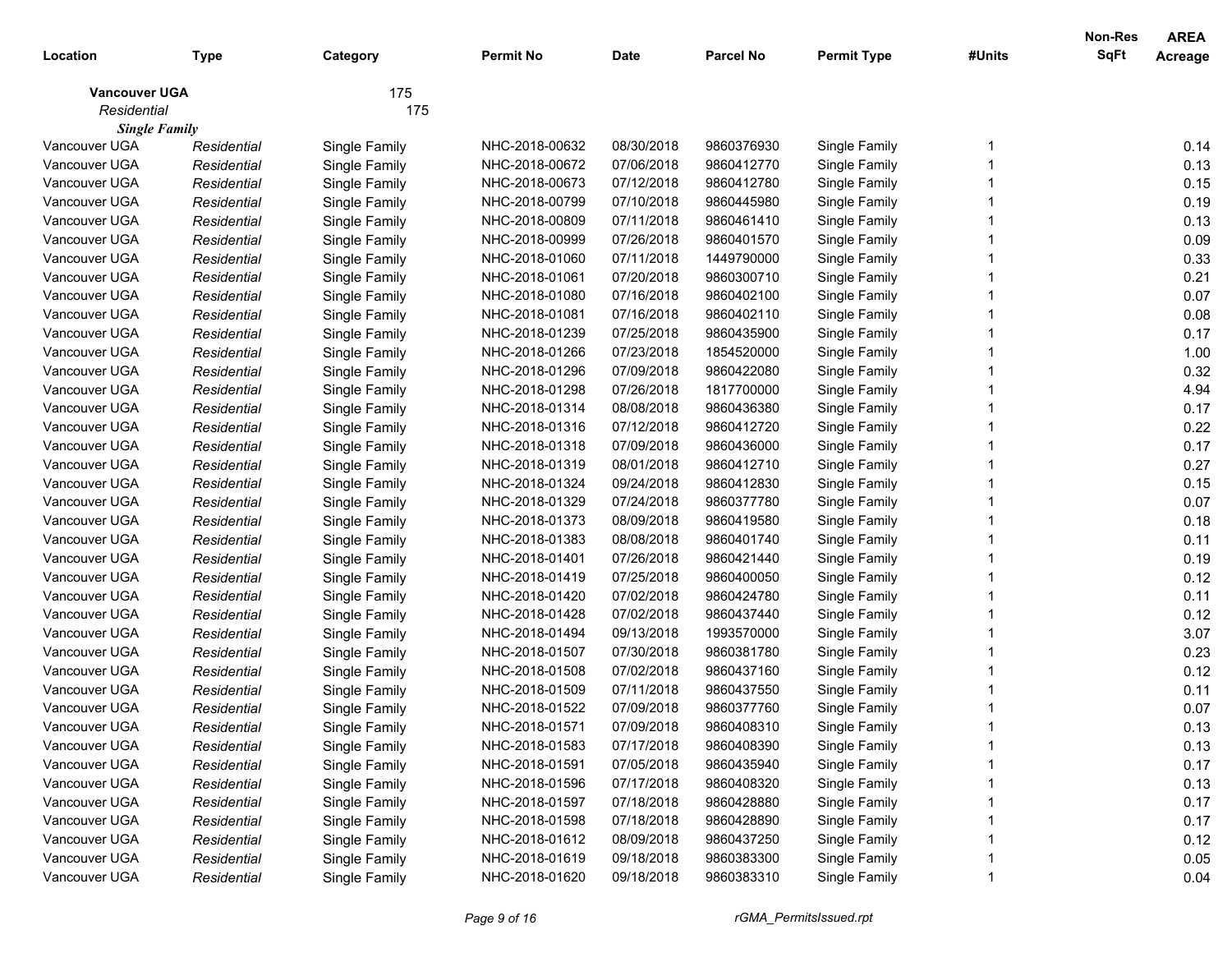| Location             | <b>Type</b> | Category      | <b>Permit No</b> | <b>Date</b> | <b>Parcel No</b> | <b>Permit Type</b> | #Units | <b>Non-Res</b><br>SqFt | <b>AREA</b><br>Acreage |
|----------------------|-------------|---------------|------------------|-------------|------------------|--------------------|--------|------------------------|------------------------|
| <b>Vancouver UGA</b> |             | 175           |                  |             |                  |                    |        |                        |                        |
| Residential          |             | 175           |                  |             |                  |                    |        |                        |                        |
| <b>Single Family</b> |             |               |                  |             |                  |                    |        |                        |                        |
| Vancouver UGA        | Residential | Single Family | NHC-2018-01621   | 09/18/2018  | 9860383320       | Single Family      |        |                        | 0.04                   |
| Vancouver UGA        | Residential | Single Family | NHC-2018-01622   | 09/18/2018  | 9860383330       | Single Family      |        |                        | 0.05                   |
| Vancouver UGA        | Residential | Single Family | NHC-2018-01627   | 07/10/2018  | 9860377910       | Single Family      |        |                        | 0.07                   |
| Vancouver UGA        | Residential | Single Family | NHC-2018-01628   | 07/23/2018  | 9860412670       | Single Family      |        |                        | 0.14                   |
| Vancouver UGA        | Residential | Single Family | NHC-2018-01629   | 07/23/2018  | 9860412680       | Single Family      |        |                        | 0.14                   |
| Vancouver UGA        | Residential | Single Family | NHC-2018-01630   | 08/29/2018  | 9860461520       | Single Family      |        |                        | 0.13                   |
| Vancouver UGA        | Residential | Single Family | NHC-2018-01638   | 07/12/2018  | 9860460850       | Single Family      |        |                        | 0.45                   |
| Vancouver UGA        | Residential | Single Family | NHC-2018-01641   | 07/12/2018  | 9860460870       | Single Family      |        |                        | 0.20                   |
| Vancouver UGA        | Residential | Single Family | NHC-2018-01643   | 07/25/2018  | 1607582000       | Single Family      |        |                        | 0.09                   |
| Vancouver UGA        | Residential | Single Family | NHC-2018-01648   | 08/29/2018  | 9860461510       | Single Family      |        |                        | 0.12                   |
| Vancouver UGA        | Residential | Single Family | NHC-2018-01649   | 08/29/2018  | 9860461500       | Single Family      |        |                        | 0.12                   |
| Vancouver UGA        | Residential | Single Family | NHC-2018-01692   | 09/04/2018  | 9860461470       | Single Family      |        |                        | 0.14                   |
| Vancouver UGA        | Residential | Single Family | NHC-2018-01693   | 08/29/2018  | 9860461480       | Single Family      |        |                        | 0.14                   |
| Vancouver UGA        | Residential | Single Family | NHC-2018-01696   | 07/18/2018  | 9860400280       | Single Family      |        |                        | 0.11                   |
| Vancouver UGA        | Residential | Single Family | NHC-2018-01716   | 07/23/2018  | 9860437380       | Single Family      |        |                        | 0.12                   |
| Vancouver UGA        | Residential | Single Family | NHC-2018-01717   | 07/23/2018  | 9860437410       | Single Family      |        |                        | 0.12                   |
| Vancouver UGA        | Residential | Single Family | NHC-2018-01723   | 08/03/2018  | 9860383260       | Single Family      |        |                        | 0.05                   |
| Vancouver UGA        | Residential | Single Family | NHC-2018-01724   | 08/03/2018  | 9860383270       | Single Family      |        |                        | 0.04                   |
| Vancouver UGA        | Residential | Single Family | NHC-2018-01725   | 08/03/2018  | 9860383280       | Single Family      |        |                        | 0.04                   |
| Vancouver UGA        | Residential | Single Family | NHC-2018-01727   | 08/03/2018  | 9860383290       | Single Family      |        |                        | 0.05                   |
| Vancouver UGA        | Residential | Single Family | NHC-2018-01731   | 08/13/2018  | 9860459240       | Single Family      |        |                        | 0.16                   |
| Vancouver UGA        | Residential | Single Family | NHC-2018-01738   | 07/20/2018  | 9860441460       | Single Family      |        |                        | 0.28                   |
| Vancouver UGA        | Residential | Single Family | NHC-2018-01744   | 07/25/2018  | 9860413290       | Single Family      |        |                        | 0.24                   |
| Vancouver UGA        | Residential | Single Family | NHC-2018-01745   | 07/19/2018  | 9860419230       | Single Family      |        |                        | 0.09                   |
| Vancouver UGA        | Residential | Single Family | NHC-2018-01750   | 07/19/2018  | 9860419240       | Single Family      |        |                        | 0.09                   |
| Vancouver UGA        | Residential | Single Family | NHC-2018-01752   | 08/15/2018  | 9860437210       | Single Family      |        |                        | 0.13                   |
| Vancouver UGA        | Residential | Single Family | NHC-2018-01757   | 08/09/2018  | 9860437240       | Single Family      |        |                        | 0.13                   |
| Vancouver UGA        | Residential | Single Family | NHC-2018-01765   | 09/07/2018  | 9860421730       | Single Family      |        |                        | 0.32                   |
| Vancouver UGA        | Residential | Single Family | NHC-2018-01767   | 08/08/2018  | 9860412370       | Single Family      |        |                        | 0.17                   |
| Vancouver UGA        | Residential | Single Family | NHC-2018-01768   | 08/08/2018  | 9860412380       | Single Family      |        |                        | 0.14                   |
| Vancouver UGA        | Residential | Single Family | NHC-2018-01770   | 08/06/2018  | 9860437450       | Single Family      |        |                        | 0.12                   |
| Vancouver UGA        | Residential | Single Family | NHC-2018-01771   | 08/06/2018  | 9860437490       | Single Family      |        |                        | 0.13                   |
| Vancouver UGA        | Residential | Single Family | NHC-2018-01782   | 08/16/2018  | 9860437270       | Single Family      |        |                        | 0.10                   |
| Vancouver UGA        | Residential | Single Family | NHC-2018-01795   | 08/08/2018  | 9860412660       | Single Family      |        |                        | 0.15                   |
| Vancouver UGA        | Residential | Single Family | NHC-2018-01796   | 08/01/2018  | 9860412390       | Single Family      |        |                        | 0.14                   |
| Vancouver UGA        | Residential | Single Family | NHC-2018-01797   | 08/01/2018  | 9860412410       | Single Family      |        |                        | 0.13                   |
| Vancouver UGA        | Residential | Single Family | NHC-2018-01798   | 08/08/2018  | 9860412800       | Single Family      |        |                        | 0.16                   |
| Vancouver UGA        | Residential | Single Family | NHC-2018-01799   | 08/22/2018  | 9860437320       | Single Family      |        |                        | 0.11                   |
| Vancouver UGA        | Residential | Single Family | NHC-2018-01801   | 07/27/2018  | 9860419060       | Single Family      |        |                        | 0.11                   |
| Vancouver UGA        | Residential | Single Family | NHC-2018-01802   | 08/07/2018  | 9860377600       | Single Family      |        |                        | 0.07                   |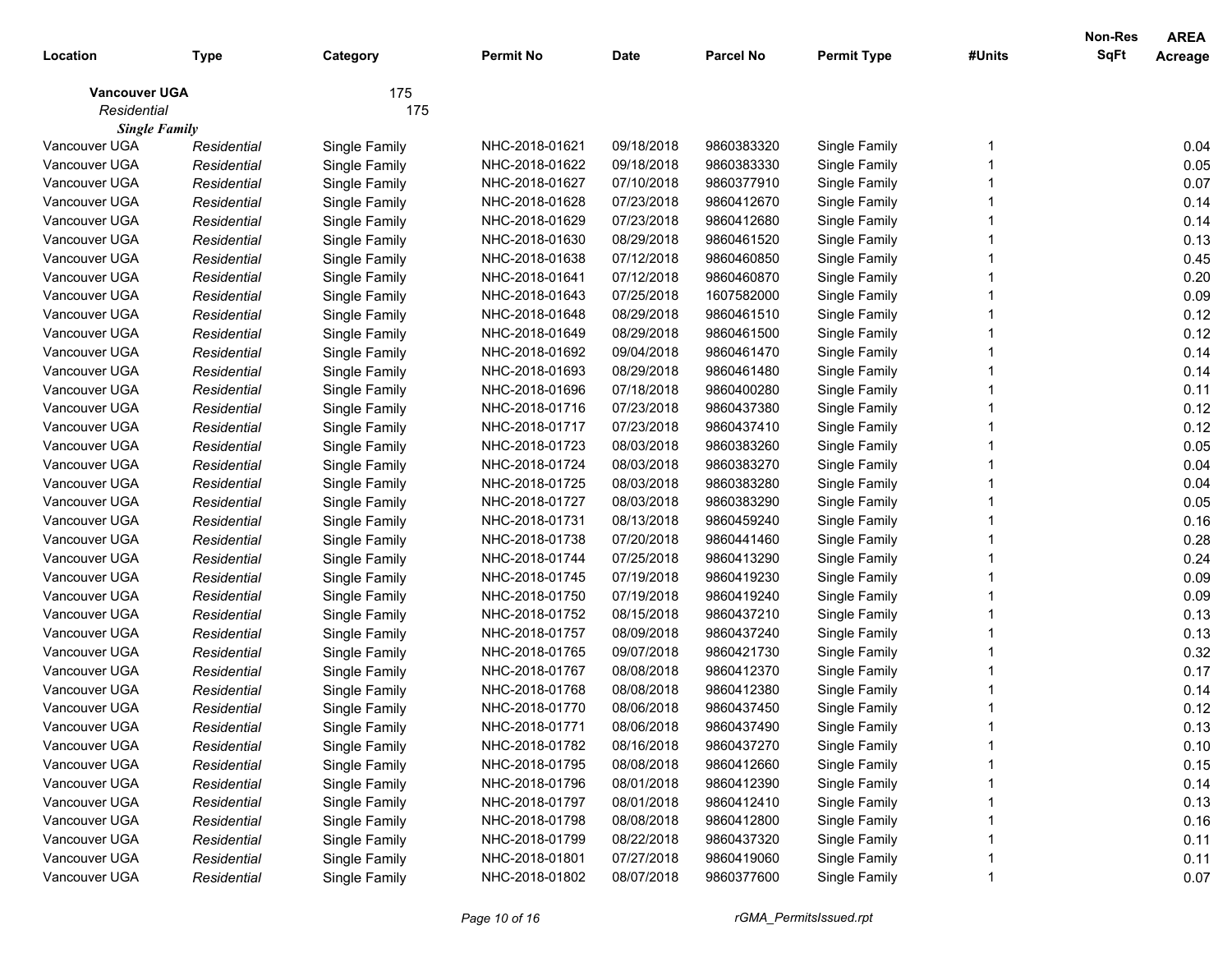| Location             | <b>Type</b> | Category      | <b>Permit No</b> | <b>Date</b> | <b>Parcel No</b> | <b>Permit Type</b> | #Units | <b>Non-Res</b><br><b>SqFt</b> | <b>AREA</b><br>Acreage |
|----------------------|-------------|---------------|------------------|-------------|------------------|--------------------|--------|-------------------------------|------------------------|
| <b>Vancouver UGA</b> |             | 175           |                  |             |                  |                    |        |                               |                        |
| Residential          |             | 175           |                  |             |                  |                    |        |                               |                        |
| <b>Single Family</b> |             |               |                  |             |                  |                    |        |                               |                        |
| Vancouver UGA        | Residential | Single Family | NHC-2018-01817   | 08/07/2018  | 9860377280       | Single Family      |        |                               | 0.13                   |
| Vancouver UGA        | Residential | Single Family | NHC-2018-01819   | 08/15/2018  | 9860419070       | Single Family      |        |                               | 0.12                   |
| Vancouver UGA        | Residential | Single Family | NHC-2018-01824   | 07/31/2018  | 9860408890       | Single Family      |        |                               | 0.14                   |
| Vancouver UGA        | Residential | Single Family | NHC-2018-01838   | 08/20/2018  | 1071980260       | Single Family      |        |                               | 0.20                   |
| Vancouver UGA        | Residential | Single Family | NHC-2018-01840   | 08/30/2018  | 9860409390       | Single Family      |        |                               | 0.18                   |
| Vancouver UGA        | Residential | Single Family | NHC-2018-01864   | 07/30/2018  | 9860418710       | Single Family      |        |                               | 0.12                   |
| Vancouver UGA        | Residential | Single Family | NHC-2018-01867   | 08/08/2018  | 9860412210       | Single Family      |        |                               | 0.16                   |
| Vancouver UGA        | Residential | Single Family | NHC-2018-01868   | 08/08/2018  | 9860412200       | Single Family      |        |                               | 0.13                   |
| Vancouver UGA        | Residential | Single Family | NHC-2018-01869   | 08/02/2018  | 9860460860       | Single Family      |        |                               | 0.22                   |
| Vancouver UGA        | Residential | Single Family | NHC-2018-01870   | 08/02/2018  | 9860460880       | Single Family      |        |                               | 0.21                   |
| Vancouver UGA        | Residential | Single Family | NHC-2018-01873   | 08/03/2018  | 9860419500       | Single Family      |        |                               | 0.17                   |
| Vancouver UGA        | Residential | Single Family | NHC-2018-01878   | 08/15/2018  | 9860437540       | Single Family      |        |                               | 0.11                   |
| Vancouver UGA        | Residential | Single Family | NHC-2018-01883   | 08/08/2018  | 9860412430       | Single Family      |        |                               | 0.13                   |
| Vancouver UGA        | Residential | Single Family | NHC-2018-01884   | 08/08/2018  | 9860412440       | Single Family      |        |                               | 0.15                   |
| Vancouver UGA        | Residential | Single Family | NHC-2018-01885   | 08/22/2018  | 9860437500       | Single Family      |        |                               | 0.13                   |
| Vancouver UGA        | Residential | Single Family | NHC-2018-01891   | 08/06/2018  | 9860433510       | Single Family      |        |                               | 0.12                   |
| Vancouver UGA        | Residential | Single Family | NHC-2018-01892   | 08/15/2018  | 9860459310       | Single Family      |        |                               | 0.14                   |
| Vancouver UGA        | Residential | Single Family | NHC-2018-01895   | 09/27/2018  | 1497890000       | Single Family      |        |                               | 0.50                   |
| Vancouver UGA        | Residential | Single Family | NHC-2018-01898   | 08/14/2018  | 9860409480       | Single Family      |        |                               | 0.15                   |
| Vancouver UGA        | Residential | Single Family | NHC-2018-01909   | 08/09/2018  | 9860419210       | Single Family      |        |                               | 0.09                   |
| Vancouver UGA        | Residential | Single Family | NHC-2018-01911   | 08/09/2018  | 9860419220       | Single Family      |        |                               | 0.09                   |
| Vancouver UGA        | Residential | Single Family | NHC-2018-01997   | 08/13/2018  | 9860433240       | Single Family      |        |                               | 0.13                   |
| Vancouver UGA        | Residential | Single Family | NHC-2018-01998   | 08/14/2018  | 9860433250       | Single Family      |        |                               | 0.13                   |
| Vancouver UGA        | Residential | Single Family | NHC-2018-02003   | 09/04/2018  | 9860461490       | Single Family      |        |                               | 0.13                   |
| Vancouver UGA        | Residential | Single Family | NHC-2018-02006   | 08/21/2018  | 9860436360       | Single Family      |        |                               | 0.12                   |
| Vancouver UGA        | Residential | Single Family | NHC-2018-02009   | 09/04/2018  | 9860441470       | Single Family      |        |                               | 0.28                   |
| Vancouver UGA        | Residential | Single Family | NHC-2018-02023   | 08/29/2018  | 9860412170       | Single Family      |        |                               | 0.15                   |
| Vancouver UGA        | Residential | Single Family | NHC-2018-02024   | 08/29/2018  | 9860412160       | Single Family      |        |                               | 0.16                   |
| Vancouver UGA        | Residential | Single Family | NHC-2018-02035   | 08/29/2018  | 9860412400       | Single Family      |        |                               | 0.16                   |
| Vancouver UGA        | Residential | Single Family | NHC-2018-02037   | 09/05/2018  | 9860412420       | Single Family      |        |                               | 0.13                   |
| Vancouver UGA        | Residential | Single Family | NHC-2018-02038   | 08/29/2018  | 9860412810       | Single Family      |        |                               | 0.14                   |
| Vancouver UGA        | Residential | Single Family | NHC-2018-02039   | 08/29/2018  | 9860412790       | Single Family      |        |                               | 0.14                   |
| Vancouver UGA        | Residential | Single Family | NHC-2018-02053   | 08/29/2018  | 9860437430       | Single Family      |        |                               | 0.12                   |
| Vancouver UGA        | Residential | Single Family | NHC-2018-02054   | 08/23/2018  | 9860437200       | Single Family      |        |                               | 0.13                   |
| Vancouver UGA        | Residential | Single Family | NHC-2018-02088   | 09/13/2018  | 9860419590       | Single Family      |        |                               | 0.18                   |
| Vancouver UGA        | Residential | Single Family | NHC-2018-02109   | 08/27/2018  | 9860436370       | Single Family      |        |                               | 0.17                   |
| Vancouver UGA        | Residential | Single Family | NHC-2018-02111   | 09/18/2018  | 1181361820       | Single Family      |        |                               | 0.20                   |
| Vancouver UGA        | Residential | Single Family | NHC-2018-02112   | 08/29/2018  | 9860412460       | Single Family      |        |                               | 0.22                   |
| Vancouver UGA        | Residential | Single Family | NHC-2018-02113   | 09/05/2018  | 9860412450       | Single Family      |        |                               | 0.18                   |
| Vancouver UGA        | Residential | Single Family | NHC-2018-02128   | 08/29/2018  | 9860433290       | Single Family      |        |                               | 0.12                   |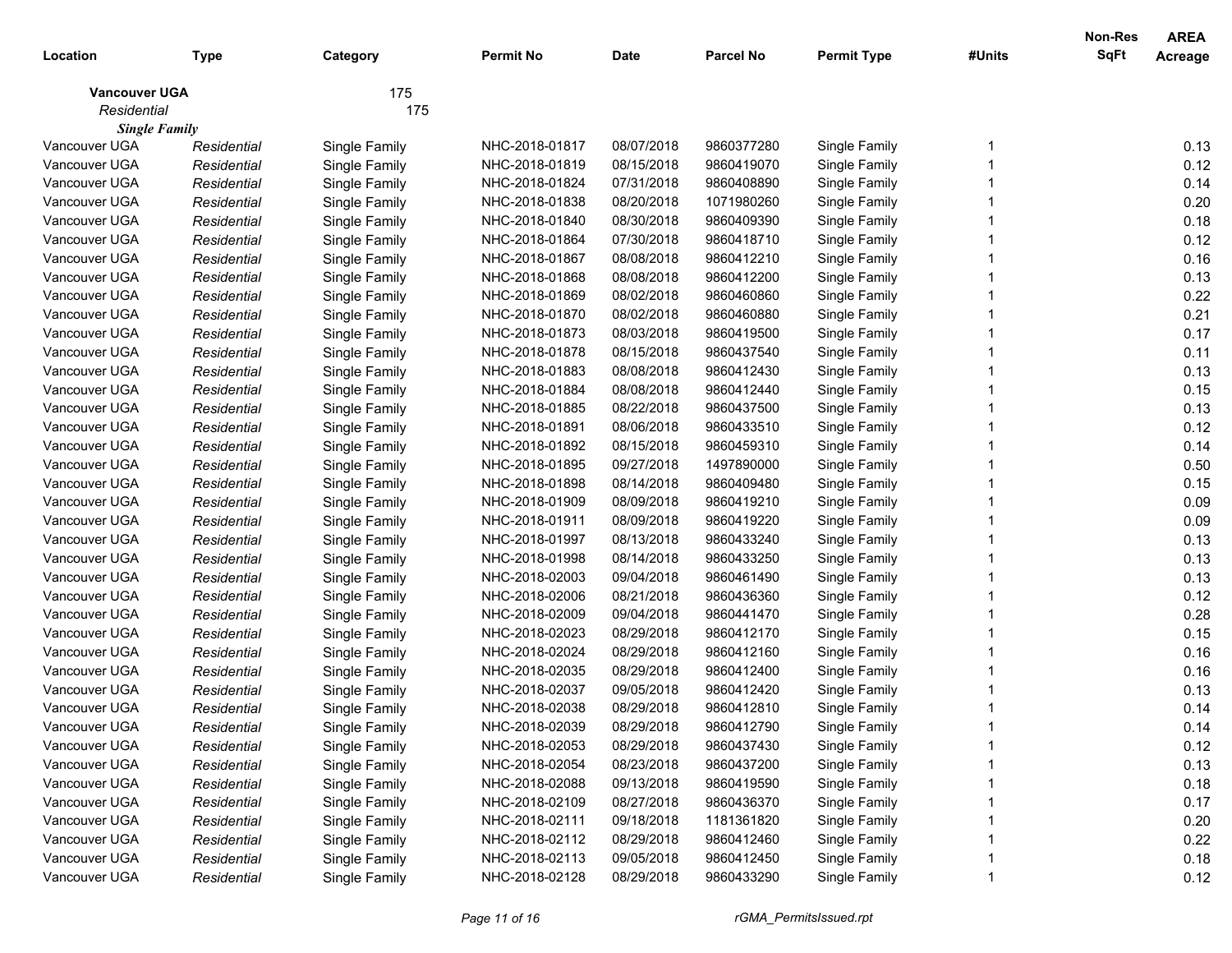| Location             | Type        | Category      | <b>Permit No</b> | Date       | <b>Parcel No</b> | <b>Permit Type</b> | #Units | Non-Res<br>SqFt            | <b>AREA</b><br>Acreage |
|----------------------|-------------|---------------|------------------|------------|------------------|--------------------|--------|----------------------------|------------------------|
| <b>Vancouver UGA</b> |             | 175           |                  |            |                  |                    |        |                            |                        |
| Residential          |             | 175           |                  |            |                  |                    |        |                            |                        |
| <b>Single Family</b> |             |               |                  |            |                  |                    |        |                            |                        |
| Vancouver UGA        | Residential | Single Family | NHC-2018-02129   | 09/05/2018 | 9860408960       | Single Family      |        |                            | 0.14                   |
| Vancouver UGA        | Residential | Single Family | NHC-2018-02173   | 09/07/2018 | 9860418650       | Single Family      |        |                            | 0.12                   |
| Vancouver UGA        | Residential | Single Family | NHC-2018-02174   | 09/07/2018 | 9860459250       | Single Family      |        |                            | 0.15                   |
| Vancouver UGA        | Residential | Single Family | NHC-2018-02175   | 09/17/2018 | 9860437090       | Single Family      |        |                            | 0.12                   |
| Vancouver UGA        | Residential | Single Family | NHC-2018-02177   | 09/19/2018 | 9860392480       | Single Family      |        |                            | 0.15                   |
| Vancouver UGA        | Residential | Single Family | NHC-2018-02183   | 09/24/2018 | 9860412470       | Single Family      |        |                            | 0.19                   |
| Vancouver UGA        | Residential | Single Family | NHC-2018-02202   | 09/11/2018 | 9860409360       | Single Family      |        |                            | 0.18                   |
| Vancouver UGA        | Residential | Single Family | NHC-2018-02222   | 09/24/2018 | 9860412490       | Single Family      |        |                            | 0.17                   |
| Vancouver UGA        | Residential | Single Family | NHC-2018-02271   | 09/28/2018 | 9860437000       | Single Family      |        |                            | 0.11                   |
| Vancouver UGA        | Residential | Single Family | NHC-2018-02272   | 09/20/2018 | 9860437280       | Single Family      |        |                            | 0.10                   |
| Vancouver UGA        | Residential | Single Family | NHC-2018-02283   | 09/21/2018 | 9860419190       | Single Family      |        |                            | 0.12                   |
| Vancouver UGA        | Residential | Single Family | NHC-2018-02298   | 09/24/2018 | 9860459210       | Single Family      |        |                            | 0.13                   |
| Vancouver UGA        | Residential | Single Family | NHC-2018-02326   | 09/27/2018 | 9860413390       | Single Family      |        |                            | 0.22                   |
| Vancouver UGA        | Residential | Single Family | NHC-2018-02334   | 09/26/2018 | 9860433260       | Single Family      |        |                            | 0.13                   |
|                      |             |               |                  |            |                  |                    | 175    | <b>Total Single Family</b> |                        |

Vancouver UGA Sub Total 175 0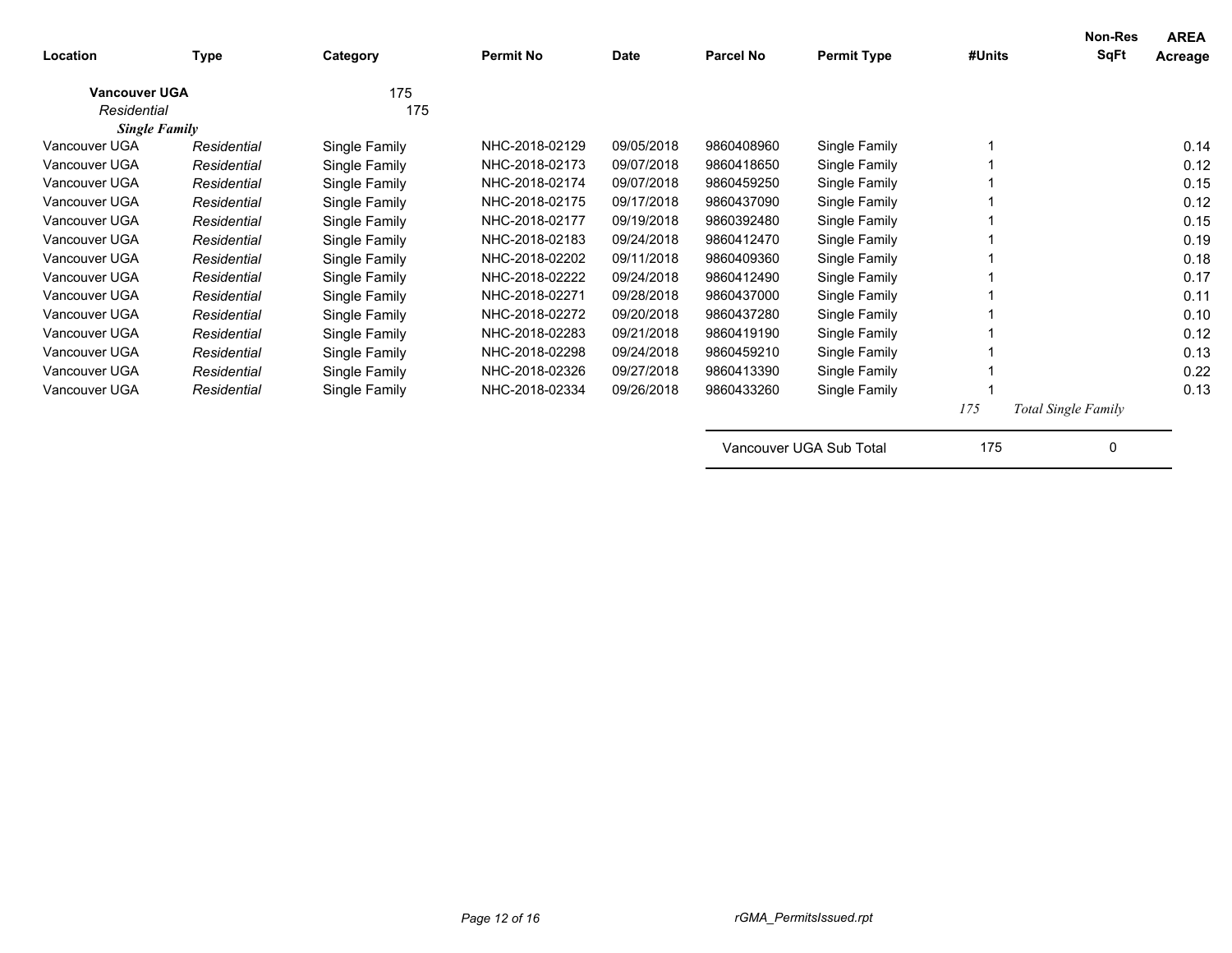| Location                 | <b>Type</b>          | Category      | <b>Permit No</b> | Date       | <b>Parcel No</b>    | <b>Permit Type</b> | #Units | <b>Non-Res</b><br><b>SqFt</b> | <b>AREA</b><br>Acreage |
|--------------------------|----------------------|---------------|------------------|------------|---------------------|--------------------|--------|-------------------------------|------------------------|
| Washougal<br>Residential | <b>Single Family</b> |               |                  |            |                     |                    |        |                               |                        |
| Washougal                | Residential          | Single Family | 18070060         | 09/04/2018 | 9860322200          | Single Family      |        | <b>Total Single Family</b>    | 0.15                   |
|                          |                      |               |                  |            | Washougal Sub Total |                    |        | 0                             |                        |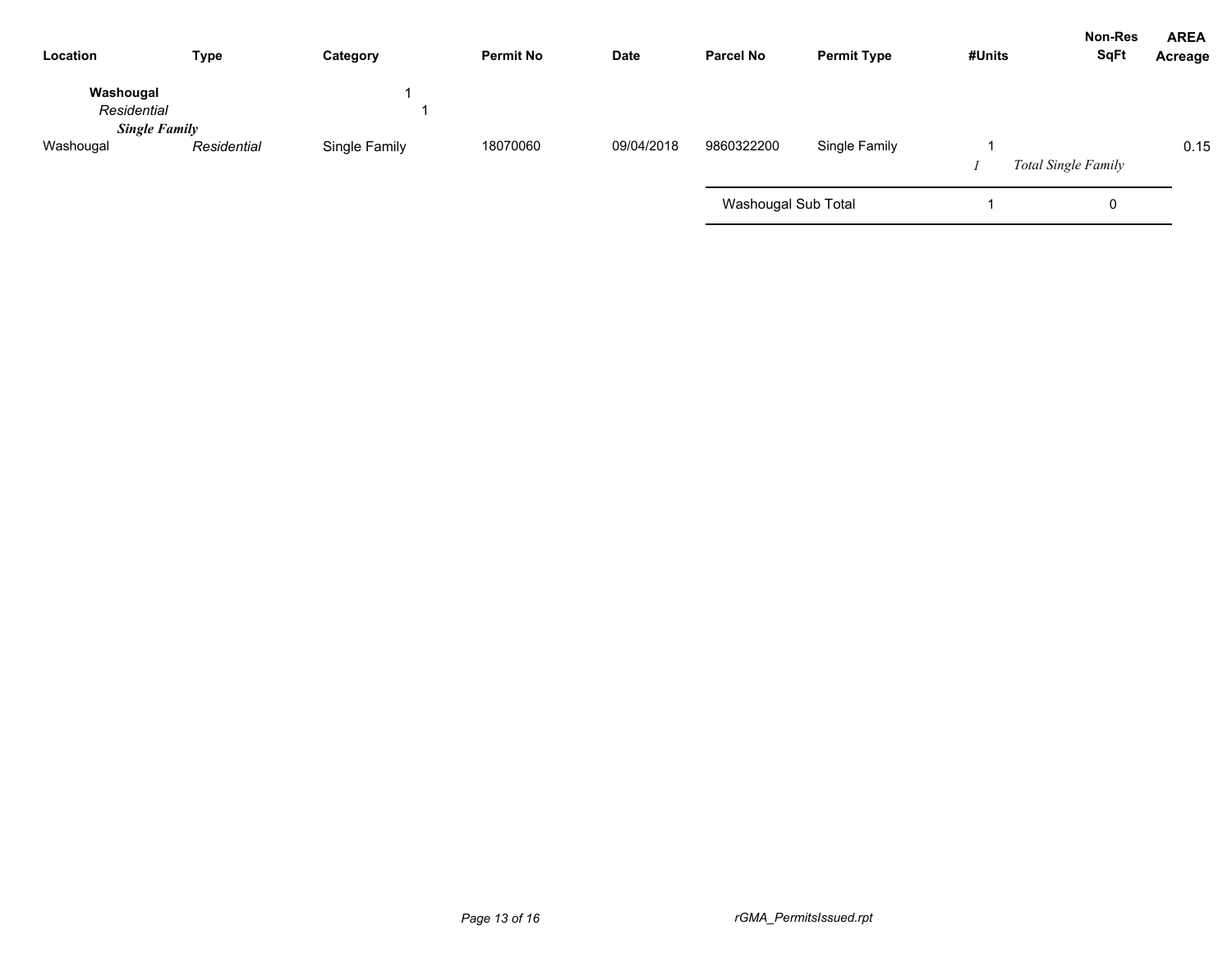|                             |             |               |                  |             |                  |                    |        | <b>Non-Res</b> | <b>AREA</b>    |
|-----------------------------|-------------|---------------|------------------|-------------|------------------|--------------------|--------|----------------|----------------|
| Location                    | Type        | Category      | <b>Permit No</b> | <b>Date</b> | <b>Parcel No</b> | <b>Permit Type</b> | #Units | SqFt           | <b>Acreage</b> |
| <b>Clark County (Rural)</b> |             | 97            |                  |             |                  |                    |        |                |                |
| Residential                 |             | 97            |                  |             |                  |                    |        |                |                |
| <b>Single Family</b>        |             |               |                  |             |                  |                    |        |                |                |
| Clark County (Rural)        | Residential | Mobile Home   | MBH-2018-00029   | 07/20/2018  | 1368990000       | Mobile Home        |        |                | 7.50           |
| Clark County (Rural)        | Residential | Mobile Home   | MBH-2018-00057   | 09/21/2018  | 2569860000       | Mobile Home        |        |                | 5.15           |
| Clark County (Rural)        | Residential | Mobile Home   | MBH-2018-00060   | 07/03/2018  | 1963250000       | Mobile Home        |        |                | 5.24           |
| Clark County (Rural)        | Residential | Mobile Home   | MBH-2018-00076   | 07/11/2018  | 2151310000       | Mobile Home        |        |                | 10.00          |
| Clark County (Rural)        | Residential | Mobile Home   | MBH-2018-00107   | 08/09/2018  | 2235140000       | Mobile Home        |        |                | 5.27           |
| Clark County (Rural)        | Residential | Mobile Home   | MBH-2018-00116   | 08/20/2018  | 2041030000       | Mobile Home        |        |                | 2.33           |
| Clark County (Rural)        | Residential | Mobile Home   | MBH-2018-00136   | 07/05/2018  | 1978850000       | Mobile Home        |        |                | 1.00           |
| Clark County (Rural)        | Residential | Mobile Home   | MBH-2018-00137   | 07/03/2018  | 2044800000       | Mobile Home        |        |                | 10.00          |
| Clark County (Rural)        | Residential | Mobile Home   | MBH-2018-00147   | 07/11/2018  | 2663270000       | Mobile Home        |        |                | 6.99           |
| Clark County (Rural)        | Residential | Mobile Home   | MBH-2018-00152   | 08/09/2018  | 2593940000       | Mobile Home        |        |                | 5.15           |
| Clark County (Rural)        | Residential | Mobile Home   | MBH-2018-00155   | 08/14/2018  | 2221980000       | Mobile Home        |        |                | 5.49           |
| Clark County (Rural)        | Residential | Mobile Home   | MBH-2018-00168   | 09/07/2018  | 1969890000       | Mobile Home        |        |                | 9.11           |
| Clark County (Rural)        | Residential | Mobile Home   | MBH-2018-00188   | 08/20/2018  | 1952970000       | Mobile Home        |        |                | 4.50           |
| Clark County (Rural)        | Residential | Mobile Home   | MBH-2018-00201   | 08/29/2018  | 2613280000       | Mobile Home        |        |                | 5.00           |
| Clark County (Rural)        | Residential | Mobile Home   | MBH-2018-00205   | 08/30/2018  | 1959590000       | Mobile Home        |        |                | 2.60           |
| Clark County (Rural)        | Residential | Single Family | ADS-2018-00129   | 08/03/2018  | 2080660000       | Single Family      |        |                | 2.92           |
| Clark County (Rural)        | Residential | Single Family | ADS-2018-00203   | 07/10/2018  | 2016280000       | Single Family      |        |                | 10.00          |
| Clark County (Rural)        | Residential | Single Family | ADS-2018-00303   | 08/02/2018  | 1799250000       | Single Family      |        |                | 5.00           |
| Clark County (Rural)        | Residential | Single Family | ADS-2018-00327   | 08/07/2018  | 2667990000       | Single Family      |        |                | 5.00           |
| Clark County (Rural)        | Residential | Single Family | ADS-2018-00424   | 08/28/2018  | 0979782040       | Single Family      |        |                | 0.22           |
| Clark County (Rural)        | Residential | Single Family | ADS-2018-00439   | 08/27/2018  | 1799040000       | Single Family      |        |                | 5.31           |
| Clark County (Rural)        | Residential | Single Family | ADS-2018-00463   | 08/23/2018  | 1178990140       | Single Family      |        |                | 0.28           |
| Clark County (Rural)        | Residential | Single Family | NHC-2017-00360   | 09/14/2018  | 2313550000       | Single Family      |        |                | 1.76           |
| Clark County (Rural)        | Residential | Single Family | NHC-2017-03001   | 09/07/2018  | 1341500000       | Single Family      |        |                | 1.07           |
| Clark County (Rural)        | Residential | Single Family | NHC-2017-03961   | 07/31/2018  | 9860379900       | Single Family      |        |                | 1.72           |
| Clark County (Rural)        | Residential | Single Family | NHC-2017-04091   | 09/18/2018  | 1744130000       | Single Family      |        |                | 2.81           |
| Clark County (Rural)        | Residential | Single Family | NHC-2017-05004   | 07/18/2018  | 2213020000       | Single Family      |        |                | 5.49           |
| Clark County (Rural)        | Residential | Single Family | NHC-2017-05131   | 08/30/2018  | 1793790000       | Single Family      |        |                | 2.84           |
| Clark County (Rural)        | Residential | Single Family | NHC-2017-05717   | 09/05/2018  | 2792480000       | Single Family      |        |                | 16.61          |
| Clark County (Rural)        | Residential | Single Family | NHC-2017-05834   | 08/30/2018  | 2354230000       | Single Family      |        |                | 7.11           |
| Clark County (Rural)        | Residential | Single Family | NHC-2017-06325   | 07/20/2018  | 9860370480       | Single Family      |        |                | 30.00          |
| Clark County (Rural)        | Residential | Single Family | NHC-2018-00040   | 07/19/2018  | 2476460000       | Single Family      |        |                | 19.60          |
| Clark County (Rural)        | Residential | Single Family | NHC-2018-00058   | 08/28/2018  | 1193610000       | Single Family      |        |                | 0.92           |
| Clark County (Rural)        | Residential | Single Family | NHC-2018-00069   | 07/31/2018  | 2611100000       | Single Family      |        |                | 20.00          |
| Clark County (Rural)        | Residential | Single Family | NHC-2018-00084   | 08/14/2018  | 2759370000       | Single Family      |        |                | 4.85           |
| Clark County (Rural)        | Residential | Single Family | NHC-2018-00152   | 08/31/2018  | 1539990060       | Single Family      |        |                | 0.12           |
| Clark County (Rural)        | Residential | Single Family | NHC-2018-00158   | 09/18/2018  | 2119130000       | Single Family      |        |                | 9.67           |
| Clark County (Rural)        | Residential | Single Family | NHC-2018-00174   | 07/23/2018  | 2663300000       | Single Family      |        |                | 1.42           |
| Clark County (Rural)        | Residential | Single Family | NHC-2018-00216   | 07/26/2018  | 1395740000       | Single Family      |        |                | 5.27           |
| Clark County (Rural)        | Residential | Single Family | NHC-2018-00271   | 08/06/2018  | 2543660000       | Single Family      |        |                | 0.94           |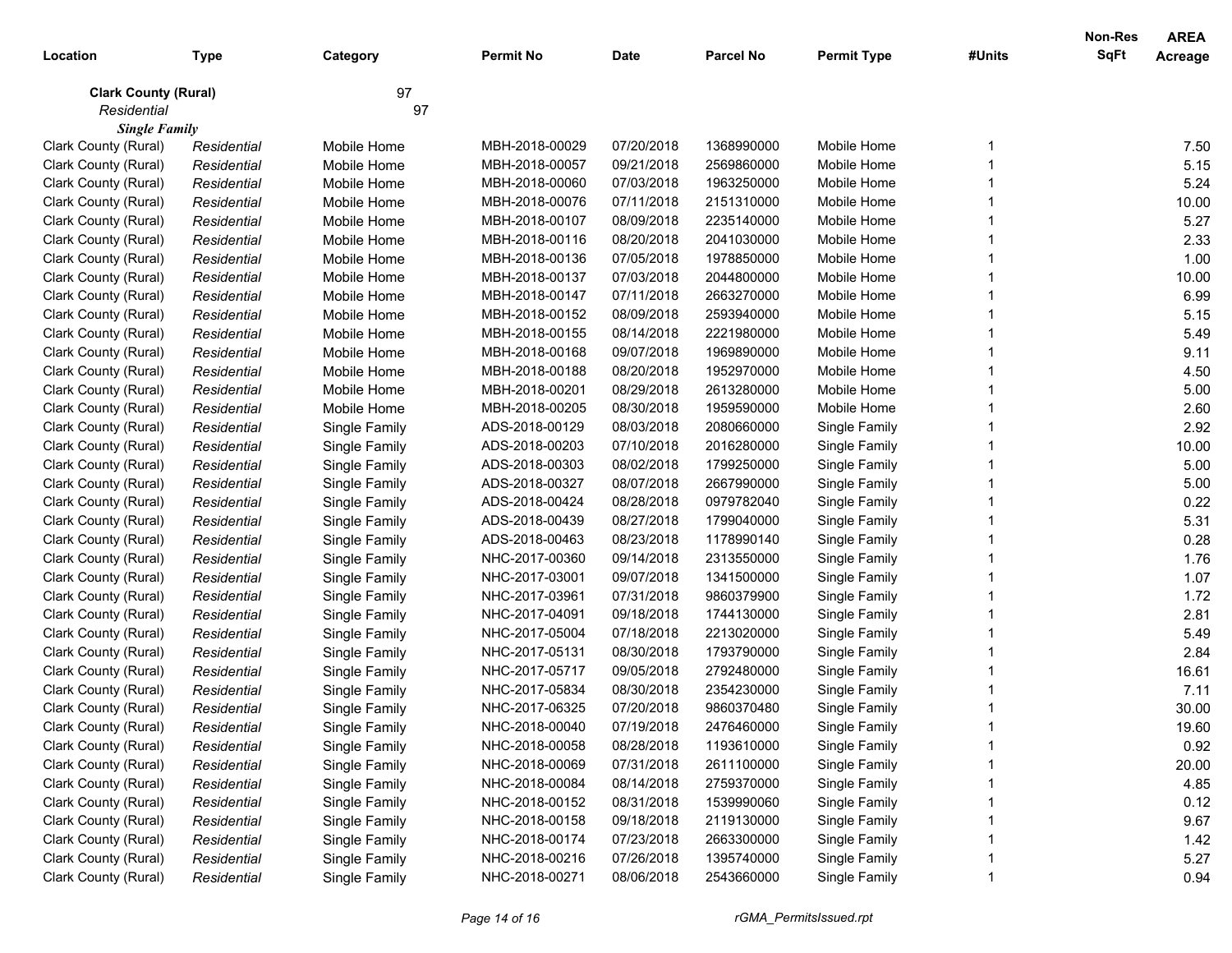|                             |             |               |                  |             |                  |                    |        | <b>Non-Res</b> | <b>AREA</b>    |
|-----------------------------|-------------|---------------|------------------|-------------|------------------|--------------------|--------|----------------|----------------|
| Location                    | <b>Type</b> | Category      | <b>Permit No</b> | <b>Date</b> | <b>Parcel No</b> | <b>Permit Type</b> | #Units | SqFt           | <b>Acreage</b> |
| <b>Clark County (Rural)</b> |             | 97            |                  |             |                  |                    |        |                |                |
| Residential                 |             | 97            |                  |             |                  |                    |        |                |                |
| <b>Single Family</b>        |             |               |                  |             |                  |                    |        |                |                |
| Clark County (Rural)        | Residential | Single Family | NHC-2018-00272   | 08/27/2018  | 1409090000       | Single Family      |        |                | 8.27           |
| Clark County (Rural)        | Residential | Single Family | NHC-2018-00302   | 07/06/2018  | 9860402780       | Single Family      |        |                | 5.78           |
| Clark County (Rural)        | Residential | Single Family | NHC-2018-00444   | 07/03/2018  | 1182573060       | Single Family      |        |                | 0.19           |
| Clark County (Rural)        | Residential | Single Family | NHC-2018-00457   | 08/30/2018  | 2571470000       | Single Family      |        |                | 10.00          |
| Clark County (Rural)        | Residential | Single Family | NHC-2018-00534   | 07/17/2018  | 9860294700       | Single Family      |        |                | 5.01           |
| Clark County (Rural)        | Residential | Single Family | NHC-2018-00539   | 07/20/2018  | 1417690000       | Single Family      |        |                | 5.08           |
| Clark County (Rural)        | Residential | Single Family | NHC-2018-00574   | 07/31/2018  | 2252390000       | Single Family      |        |                | 5.09           |
| Clark County (Rural)        | Residential | Single Family | NHC-2018-00629   | 07/05/2018  | 1398150000       | Single Family      |        |                | 6.65           |
| Clark County (Rural)        | Residential | Single Family | NHC-2018-00644   | 07/05/2018  | 2112470000       | Single Family      |        |                | 5.50           |
| Clark County (Rural)        | Residential | Single Family | NHC-2018-00658   | 07/31/2018  | 9860452520       | Single Family      |        |                | 5.00           |
| Clark County (Rural)        | Residential | Single Family | NHC-2018-00697   | 08/14/2018  | 2036280000       | Single Family      |        |                | 2.52           |
| Clark County (Rural)        | Residential | Single Family | NHC-2018-00728   | 08/09/2018  | 2307050000       | Single Family      |        |                | 5.00           |
| Clark County (Rural)        | Residential | Single Family | NHC-2018-00736   | 07/12/2018  | 2101300000       | Single Family      |        |                | 8.15           |
| Clark County (Rural)        | Residential | Single Family | NHC-2018-00823   | 07/26/2018  | 2358590000       | Single Family      |        |                | 11.00          |
| Clark County (Rural)        | Residential | Single Family | NHC-2018-00824   | 07/19/2018  | 2480780000       | Single Family      |        |                | 0.56           |
| Clark County (Rural)        | Residential | Single Family | NHC-2018-00865   | 08/06/2018  | 1333240000       | Single Family      |        |                | 5.07           |
| Clark County (Rural)        | Residential | Single Family | NHC-2018-00953   | 08/29/2018  | 1713020000       | Single Family      |        |                | 9.38           |
| Clark County (Rural)        | Residential | Single Family | NHC-2018-00971   | 08/03/2018  | 2526740000       | Single Family      |        |                | 0.99           |
| Clark County (Rural)        | Residential | Single Family | NHC-2018-01070   | 08/08/2018  | 9860423510       | Single Family      |        |                | 5.00           |
| Clark County (Rural)        | Residential | Single Family | NHC-2018-01076   | 07/30/2018  | 1889440180       | Single Family      |        |                | 0.16           |
| Clark County (Rural)        | Residential | Single Family | NHC-2018-01088   | 07/20/2018  | 1192000150       | Single Family      |        |                | 1.10           |
| Clark County (Rural)        | Residential | Single Family | NHC-2018-01105   | 07/25/2018  | 9860390850       | Single Family      |        |                | 5.00           |
| Clark County (Rural)        | Residential | Single Family | NHC-2018-01108   | 07/16/2018  | 2016580000       | Single Family      |        |                | 1.25           |
| Clark County (Rural)        | Residential | Single Family | NHC-2018-01123   | 09/05/2018  | 2671850000       | Single Family      |        |                | 10.00          |
| Clark County (Rural)        | Residential | Single Family | NHC-2018-01135   | 08/27/2018  | 2337140000       | Single Family      |        |                | 2.46           |
| Clark County (Rural)        | Residential | Single Family | NHC-2018-01146   | 08/14/2018  | 1794330000       | Single Family      |        |                | 6.35           |
| Clark County (Rural)        | Residential | Single Family | NHC-2018-01158   | 07/05/2018  | 2172060000       | Single Family      |        |                | 5.00           |
| Clark County (Rural)        | Residential | Single Family | NHC-2018-01160   | 07/18/2018  | 2146850000       | Single Family      |        |                | 10.19          |
| Clark County (Rural)        | Residential | Single Family | NHC-2018-01163   | 08/10/2018  | 1195950120       | Single Family      |        |                | 0.42           |
| Clark County (Rural)        | Residential | Single Family | NHC-2018-01172   | 07/24/2018  | 2068610050       | Single Family      |        |                | 1.02           |
| Clark County (Rural)        | Residential | Single Family | NHC-2018-01180   | 07/20/2018  | 9860335340       | Single Family      |        |                | 10.00          |
| Clark County (Rural)        | Residential | Single Family | NHC-2018-01224   | 07/17/2018  | 2251520000       | Single Family      |        |                | 2.61           |
| Clark County (Rural)        | Residential | Single Family | NHC-2018-01228   | 07/18/2018  | 2045190000       | Single Family      |        |                | 2.50           |
| Clark County (Rural)        | Residential | Single Family | NHC-2018-01233   | 07/27/2018  | 2533120000       | Single Family      |        |                | 8.08           |
| Clark County (Rural)        | Residential | Single Family | NHC-2018-01260   | 08/13/2018  | 2628310000       | Single Family      |        |                | 18.94          |
| Clark County (Rural)        | Residential | Single Family | NHC-2018-01269   | 08/09/2018  | 2234540000       | Single Family      |        |                | 0.75           |
| Clark County (Rural)        | Residential | Single Family | NHC-2018-01293   | 08/21/2018  | 1794530000       | Single Family      |        |                | 5.75           |
| Clark County (Rural)        | Residential | Single Family | NHC-2018-01309   | 08/28/2018  | 1421730000       | Single Family      |        |                | 4.64           |
| Clark County (Rural)        | Residential | Single Family | NHC-2018-01322   | 07/30/2018  | 2052750000       | Single Family      |        |                | 5.44           |
| Clark County (Rural)        | Residential | Single Family | NHC-2018-01388   | 07/25/2018  | 9860450760       | Single Family      |        |                | 1.01           |